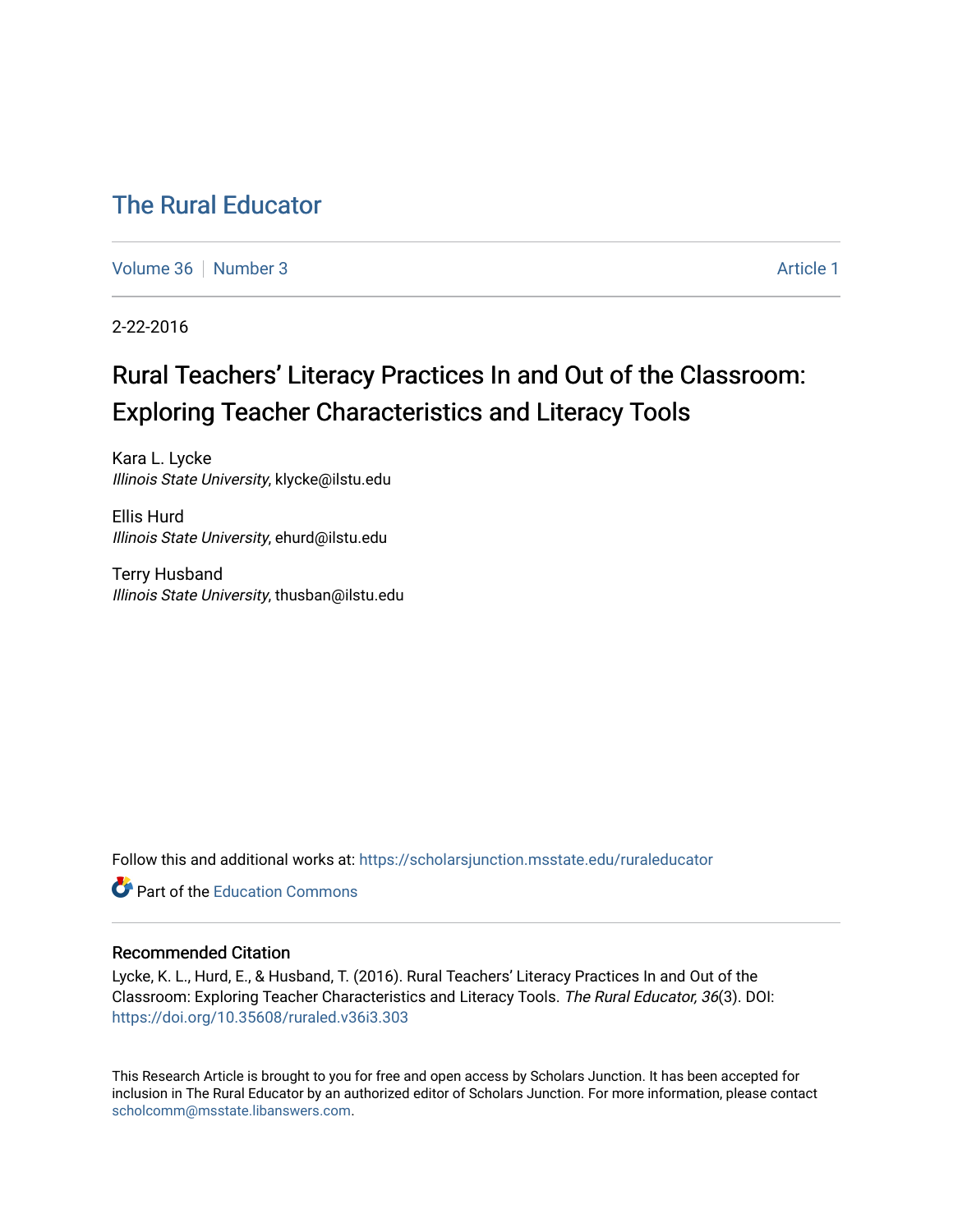# **Rural Teachers' Literacy Practices In and Out of the Classroom:**

# **Exploring Teacher Characteristics and Literacy Tools**

**Kara L. Lycke**

# **Ellis Hurd**

# **Terry Husband**

*Illinois State University*

*Scholars who recognize the socially constructed nature of literacy acknowledge that important literacy processes take place across settings both in and out of school. Most of what is known about these trans-literacy practices relates to students, but little is known about the literacy practices of teachers in and outside of school. This study examines through survey research the in- and out-of-school literacy practices of teachers in a rural K-12 school district. The findings of the study suggest that for early career teachers, their out-of-school literacy practices are more deliberately connected to their literacy practices in school than for mid- and later-career teachers. This study calls for more descriptive research on the relationships between teachers' literacy practices and use of literacy tools outside of school, and their literacy practices and pedagogical approaches to literacy in school.*

# **Keywords: literacy, teacher literacy practices, literacy contexts, rural literacy, out-of-school literacy**

Research demonstrates a powerful relationship between the quality and quantity of texts children read at home with the levels of reading performance and development at school (Crawford & Zygouris-Coe, 2006; Marsh & Thompson, 2001; Roberts, Jergens & Burchinal, 2005). Most literacy scholars agree that connecting in- and out-of-school literacies supports the development of complex literacy skills and identities across contexts (e.g., Gaitan, 2012; Hull & Shultz, 2001; Moje, Ciechanowski, Kramer, Ellis, Carrillo, & Collazo, 2004; Morrow & Young, 1997). Studies of content literacy show that when teachers attempt to connect the home literacies of students to school, students may be more willing to participate in meaningful ways in school literacies (e.g., Mantzicopoulos, Patrick, & Samarapungavan, 2013; Moje, Ciechanowski, Kramer, Ellis, Carrillo, & Collazo, 2004; Siebert & Draper, 2008). While this scholarship centers on students, their peers, and their families, little research has documented how *teachers'* home literacy practices impact their literacy practices and instruction at school. For these reasons, the purpose of this study is to examine the home and at school literacy practices of teachers employed by one small rural school district in the central Midwest.

Being literate in the 21st century involves active meaning-making and communication across multiple modes and mediums (Alvermann, 2002; Buckingham, 2013; Gainer, 2012; Lin, Li, Deng, & Lee, 2013). Thus, for the purposes of this study,

literacy is defined as the process of using active meaning-making strategies (e.g., reading, writing, speaking, listening, visually representing, and viewing) to construct and represent meaning from texts in and across multiple modes (i.e., verbal, spatial, visual, auditory) through a range of literacy tools and texts (e.g., books, papers, newspapers, music, technological devices). The research questions that drive this study are as follows:

- 1. What is the relationship between teachers' literacy practices at home and their literacy practices at school?
- 2. How does this relationship differ by age, years of experience, and teaching assignments?

#### **Theoretical Framework**

When examined from socio-cultural and critical perspectives, literacy is a complex phenomenon that deeply influences our beliefs about ourselves and the ways in which we interact with others (Hall, 2012; Lycke, 2009; Wortham, 2003). The literacy practices in which we engage and the kinds of texts, devices, and tools with which we practice literacy allow us simultaneously to develop our knowledge about the world and about ourselves, and to communicate that knowledge using a variety of methods within and across social contexts. Literacy practices across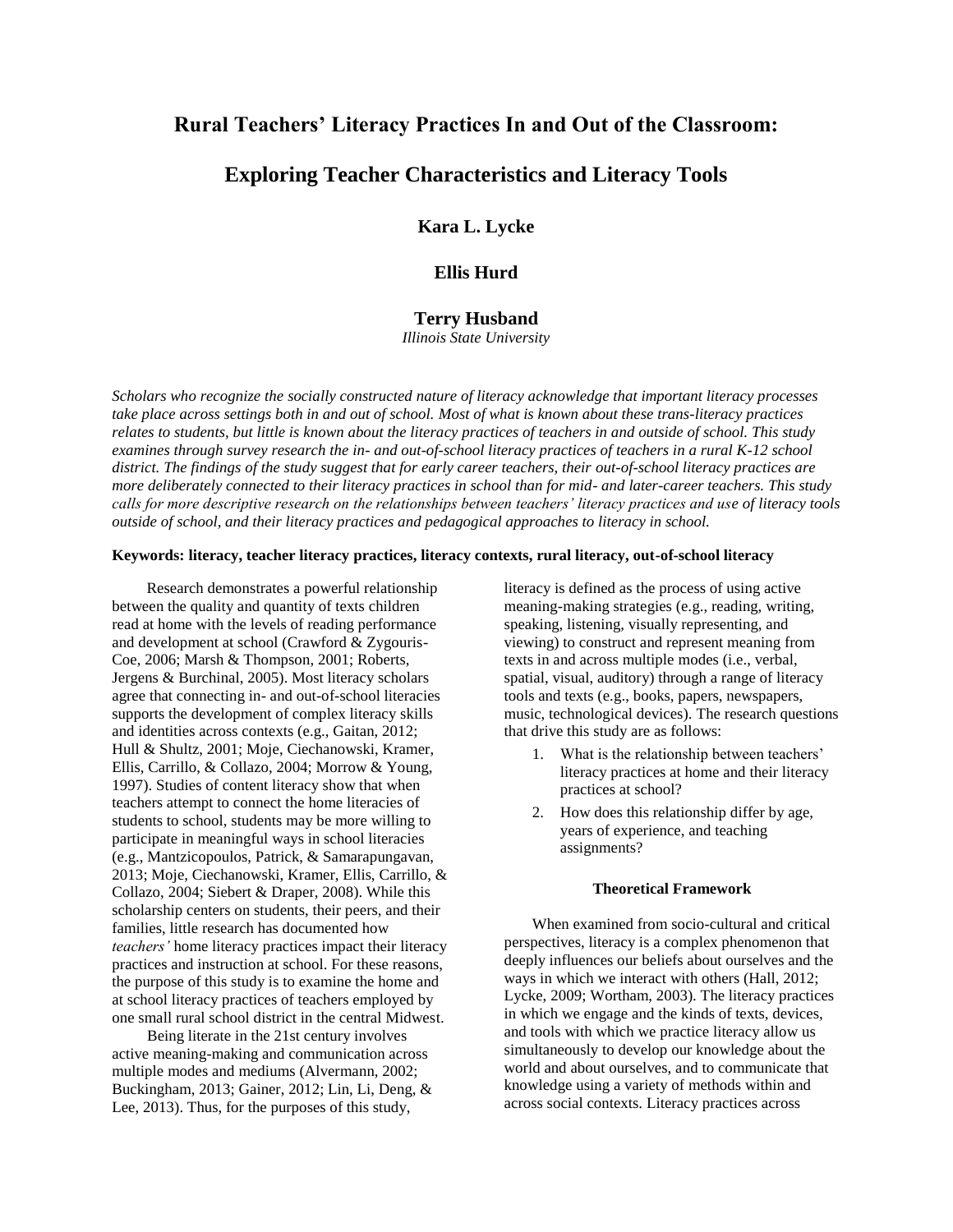contexts position us socially and psychologically in the various activities of our daily lives, both in our private lives and at work.

These understandings are especially important in the context of schools. Literacy has become a central component of academic life at all levels and across all disciplines, gaining attention from educators, scholars, and policy makers. There is a plethora of research on connecting students' school and home literacies and on the importance of educators considering a variety of texts, literacy tools, content area literacy practices, and students' literacy histories (e.g., Draper, 2002; Siebert & Draper, 2008; Lee & Smagorinsky, 2000; Pearson, Barr, Kamil, & Mosenthal, 2002), all in an effort to consider "what counts" as literacy and how to build bridges for meaning-making across texts and literacy practices (e.g., Finders, 1997; Finn, 2009; Ma'ayan, 2012; Seglem & Lycke, 2013). There is a scarcity of research that examines the literacies of teachers outside of the reading or English/Language Arts classroom and on teachers' literacy practices, either print-based or otherwise, outside of school.

#### **Connecting Literacies across Contexts**

In the past two decades, researchers have studied the importance of connecting students' inand out-of-school literacies in order to bridge the gap between primary discourses learned at home and secondary, or academic discourses. For example, Luis Moll's (1992) now classic notion of "funds of knowledge" has been extended, though not always explicitly, into numerous studies that examine the knowledge and literacy practices with which students enter school. Third space (Gutiérrez, 2008; Moje, et al., 2004; Moje & Ellis, 2004) has been examined as a hybrid learning space where two "scripts" or two normative patterns of interaction intersect, creating the potential for authentic interaction and learning to occur. Within this space, the official talk of school and the talk of students outside school merge to create a new "script" that is generative of new knowledge in teaching and learning. Others have examined students' literacy practices outside of school in specific populations of youth, including working class teen girls (Finders, 1997; Ma'ayan, 2012), working class teen boys (Finn, 2009), urban adolescents (Haddix, 2011; Knoester, 2009; Skerrett, 2011), teenage mothers (Lycke, 2009), and graffiti artists known as taggers (MacGillivray & Curwen, 2007) in order to examine implications for ways in which out-of-school literacies might impact in-school literacies. They suggest that teachers may affirm the out-of-school literacies of students and connect these literacies to the formal curriculum, thereby enhancing students' in-school literacy engagement and success.

Culturally responsive literacy practices value students' home cultures as they learn to engage in the academic literacies presented by their teachers (Conrad, Gong, & Sipp, 2004; Gay, 2010; Turner, 2007). Kesler (2011) discusses how a curricular approach pairing critical literacy with culturally responsive pedagogy helps include students who may otherwise have been shut out by challenging texts. When teachers recognize and embrace critical literacy in the context of culturally responsive pedagogy, they may anticipate the many ways in which these texts may situate students and their families. In addition, teachers are positioned to become responsive to the unanticipated ways that students respond to texts.

Emerging in the late 1980s (Cope & Kalantzis, 1993; Gee, 1996; Street, 1993), a new literacy studies (NLS) approach to teaching and learning with texts has been useful in pushing literacy instruction beyond traditional instructional practices that emphasize individual mastery of abstract concepts and skills. New media literacy practices rely upon collaborative, social, and context-specific activity (Hickey, 2011). NLS emphasizes that the changing nature of work, language, and literacy demands that we take into account power relations embedded in language and social regulation of text, informal learning, and context-based sense-making (Larson & Marsh, 2010).

#### **Literacy and Identity**

Researchers have shown a strong connection between in- and out-of-school literacy practices and identity development. In this body of research, factors such as the availability of literacy resources and the opportunity to use them impacts the ways in which students are identified and identify themselves as literate. Moje, Luke, Davies, and Street (2009) explain that identity production is socially situated and dynamic. Hall and her colleagues (Hall, Johnson, Juzwik, Wortham, & Mosley, 2010) document across three secondary school settings how teachers use language deliberately to position themselves and their students as particular types of individuals and particular types of readers in relation to the literate acts in their classrooms or lives and expected identities for school success. Through literacy, texts, and media, we are poised to not only reflect the self, but also to produce the self. Thus, if particular text and media types construct particular identities, then when designing literacy curricula, educators must carefully consider the kinds of identity construction they are supporting and dismissing through teaching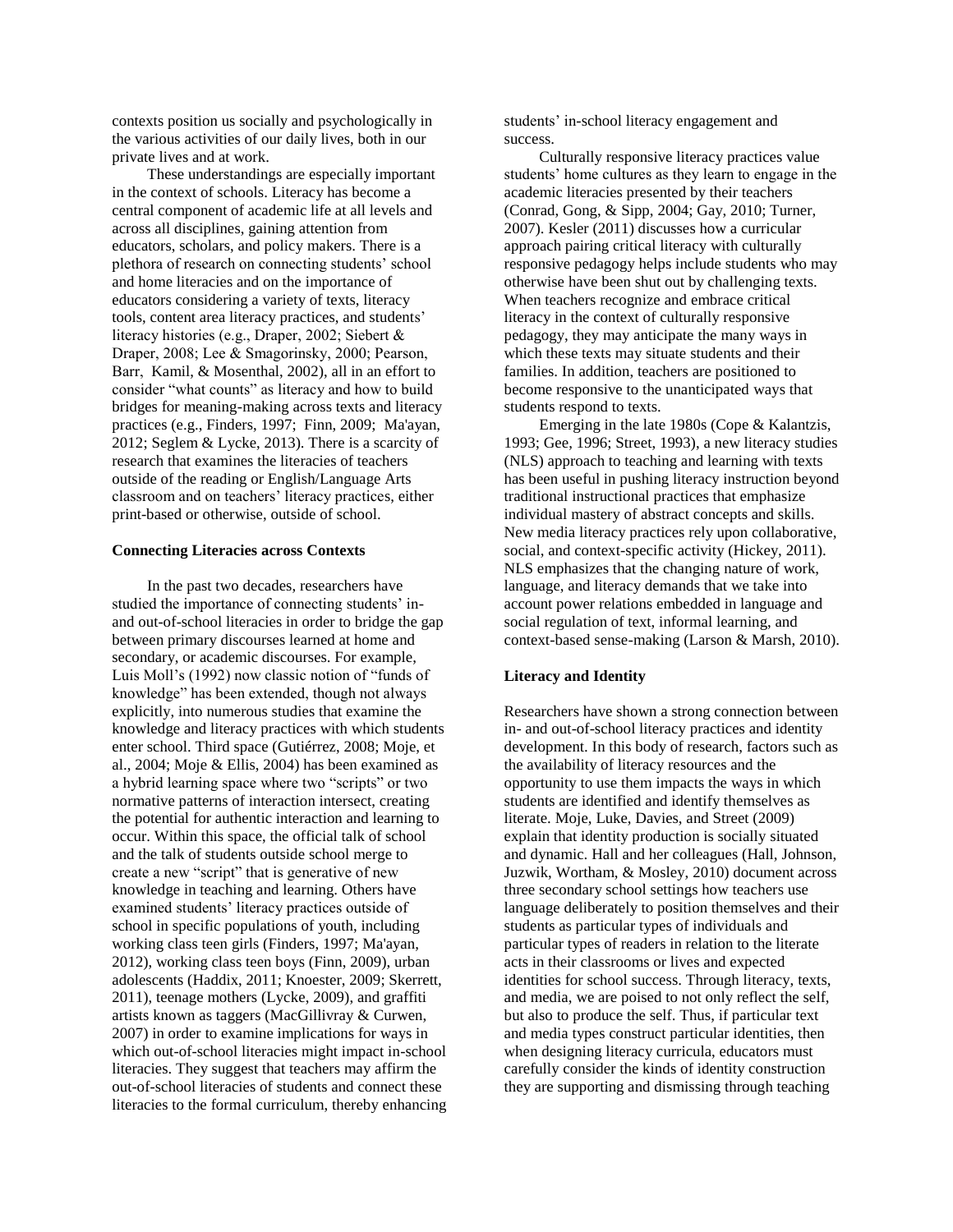and learning with particular kinds of texts and literacy practices.

# **Teachers' Literacy Practices**

In spite of recent literacy research on students in and out of school from multiple angles, there is little information available about the literacy practices of teachers either in or outside of school. By extending from the research conducted on youth literacies outside of school, it is reasonable to assess that teachers' literacies will influence their literacy practices and identities in school. Recognizing these self-identifications and practices is vital as research has established how an educator's self-identity and dispositions, especially in the work place, are key places to begin investigations for change (Hurd, 2010). Teachers' educational backgrounds and occupational status significantly influence identity formation in this regard (Hurd, 2012a, 2012b, 2013). Further, their approaches to literacy in their curriculum and the texts they include, exclude, or overlook, will be impacted.

A few studies have been conducted that examine the ways that *reading* teachers, both preservice and in-service, connect across home and school literacies, their own literate histories, and the development of an identity as reading teacher (summarized by Gomez, 2009). In her study, Gomez (2009) found that reading teachers value traditional forms of literacy (reading and writing) in their professional and personal lives, they read for information and for grading, but they do not spend as much time as they would like reading for pleasure. The reading teachers studied believe that their personal literate selves connect to their professional literate lives, some more "enthusiastically" than others, which paralleled their enthusiasm about supporting students' connections between personal and school reading and writing.

# **Teachers' Literacy Knowledge and Professional Development**

The facts that research is extremely limited on teachers' literacy practices outside of school and on how those literacies influence their pedagogies and literate identities present serious challenges. While studies exist on preparing literacy educators, once preservice teachers become teachers, the research has little to say about their literacy practices outside of school and their approaches to literacy pedagogy as influenced by their own literacy practices. There is minimal research on how teachers' professional development impacts their thinking about literacy

and their pedagogies, especially in relation to new literacies and media literacy.

Graham (2008) found that teachers' digital literacies fell into three categories including "serious solitary self-taught," "serious solitary school-taught," and "playful social". Both types of "serious solitary" teachers used their digital literacies to "get on" at work with such activities as word processing. "Playfully social" teachers used their digital literacies to play games and to maintain and build friendships outside of school. None of the teachers in the study extended their personal digital literacies into the classroom. Kellinger (2012) studied teachers who use the tools of new literacies in their classrooms yet may not embrace digital literacy as a social phenomenon, neither in the classroom nor in their lives outside of school. He suggests that pressure to differentiate and meet standards may push teachers into using technology for drill and practice rather than for more authentic social meaning making. Burnett (2011) found that preservice teachers only partly engaged in the distributed and collaborative literacies associated with new literacies; they did not participate in media production and rarely engaged in playful social practices (Graham, 2008), also known as new literacy practices that are often associated with younger groups of people. Preservice teachers' new literacy practices were "highly contingent" on context, especially in regards to maintaining current selfnarratives and resisting risky literacy practices when they might seem inappropriate in settings such as schools.

In a related study, researchers examined the gap between literacy educators' knowledge of content disciplines and the literacy strategies often suggested to content experts for use in their classrooms (Johnson, Watson, Delahunty, McSwiggen, & Smith, 2011). The study suggests that teachers who are content experts understand what it means to be literate in their disciplines and what texts are most salient to their disciplines literacy practices. Like the work of Draper, Smith, Hall, and Siebert (2005), this study points to a disjuncture between authentic content area literacy strategies and what literacy strategies are recommended to them by textbooks and other sources that offer "generic" strategies (see also Draper, 2002 and Siebert & Draper, 2008). While content area teachers may have deep understandings of major concepts, essential texts and literacy practices, little is known about how or if teachers engage with texts and literacies related to their content areas outside of school.

The few studies that examine teachers' out-ofschool literacies emphasize texts and practices that originate in school, such as teacher-authors who describe their experiences as they attempt to learn a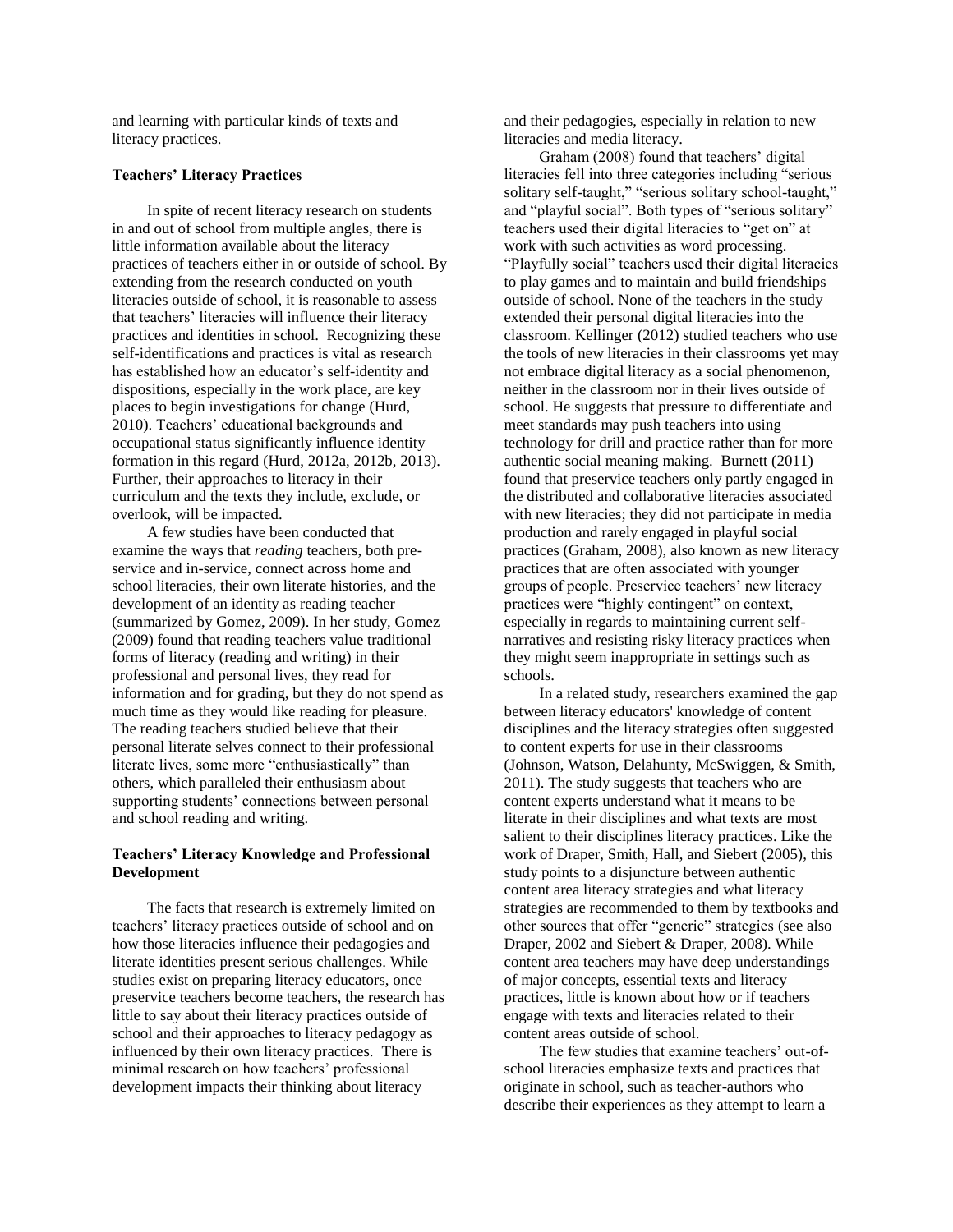literacy form of their students. For example, Mahar (2003) learned the Japanese art form, anime, in order to connect with his students' rich literate lives outside of school. While these types of literacy connections are important, they only begin to tell us about the literacies that teachers engage with outside of school. These challenges make it difficult for schools to understand the impact of teachers' literacies on their instruction and for professional development to initiate change where it might be warranted. While literacy teacher educators may understand the importance of the influence of home literacy practices on school literacy practices, this knowledge extends from what we know about students and not related to teachers themselves. If progress is to be made in research and pedagogies that nurture the literacies of all participants in literate communities, greater consideration needs to be given to how teachers experience literacy practices across different contexts of their lives.

#### **Rural Literacies**

The literate practices and identities of rural teachers and students cannot be characterized as wholly different from those of people in other contexts. However, literacy researchers across contexts understand that particular literacy practices shape and are shaped by the ways in which the inhabitants of those communities view themselves and their possible futures as participants in work, school, and family life (Bomer & Maloch, 2012; Comer, 2103; Edmondson, 2001; Schafft & Jackson, 2010; Ziegler & Davis, 2008). The fact that over fifty percent of school districts in the U.S. are in rural areas (National Center for Educational Statistics, 2013) make the study of rural communities worth our attention. Rural researchers emphasize several characteristics of rural education that make the setting unique. For example, Lester (2012) writes about several factors that have potential to place rural children at risk for academic difficulties and disadvantage. She discusses the lack of influence rural community members have on education policy since rural schools are not on decision-makers' radar, a prevalence of poverty in rural communities-- 19.65% of rural families are considered to be below the poverty line (Durham & Smith, 2006), and the rural "brain drain" phenomenon that occurs when educated people relocate to suburban and urban areas in search of financial, educational, and employment opportunities.

Although lower student-teacher ratios often exist in rural areas as compared to urban or suburban allowing for more individual attention, less availability of specialty classes or a lack of teachers

trained in high need areas can be a problem for some schools, resulting in school and district consolidation. This issue is especially true for offerings of higherlevel math and science classes, the arts, world languages, and for curricula and teachers serving students with special needs. Technology may help bridge this gap for some rural schools through the use of satellite and internet connections (Gollnick & Chinn, 2012). Edmundson (2001) advocates for a kind of rural literacy that informs "a new cultural model for rural life" (p. 9) where community members raise important questions about how school literacy practices might be aligned with neoliberal political agendas that may not support viable, democratic rural lifestyles for young people. In order to better understand the literacy needs and practices of rural students, it seems important to understand the in- and out-of-school literacy practices of their teachers as well.

#### **Methodology**

The current study was part of a larger, regional research effort initiated in 2010 to examine the intersections and divergences of literacy practices of teachers and students across home and school contexts. The phase of the project reported here presents an analysis of data gathered through an anonymous online survey that asked teachers in a small rural school districts about the literacy tools and devices they use, and with what frequency, both at school and at home. The researchers hoped to learn about the ways in which teachers across schools within a single public rural district (grades K-12) practice literacy in home and school contexts.

#### **Context and Participants**

The participating school district is located in a Midwestern rural town and is comprised of two schools, an elementary/middle level school (grades K-8) and a high school (grades 9-12). The town's population is approximately 2100 with a median family income at approximately \$59,524. The town is located within 30 miles of an urban university community with several post-secondary institutions including the authors' university, and it is within several hours driving distance from at least four major metropolitan areas.

The population of the town is predominantly White (97.96%), with smaller percentages of African Americans (0.24%), Native Americans (0.24%), Asians (0.15%), and residents of two or more races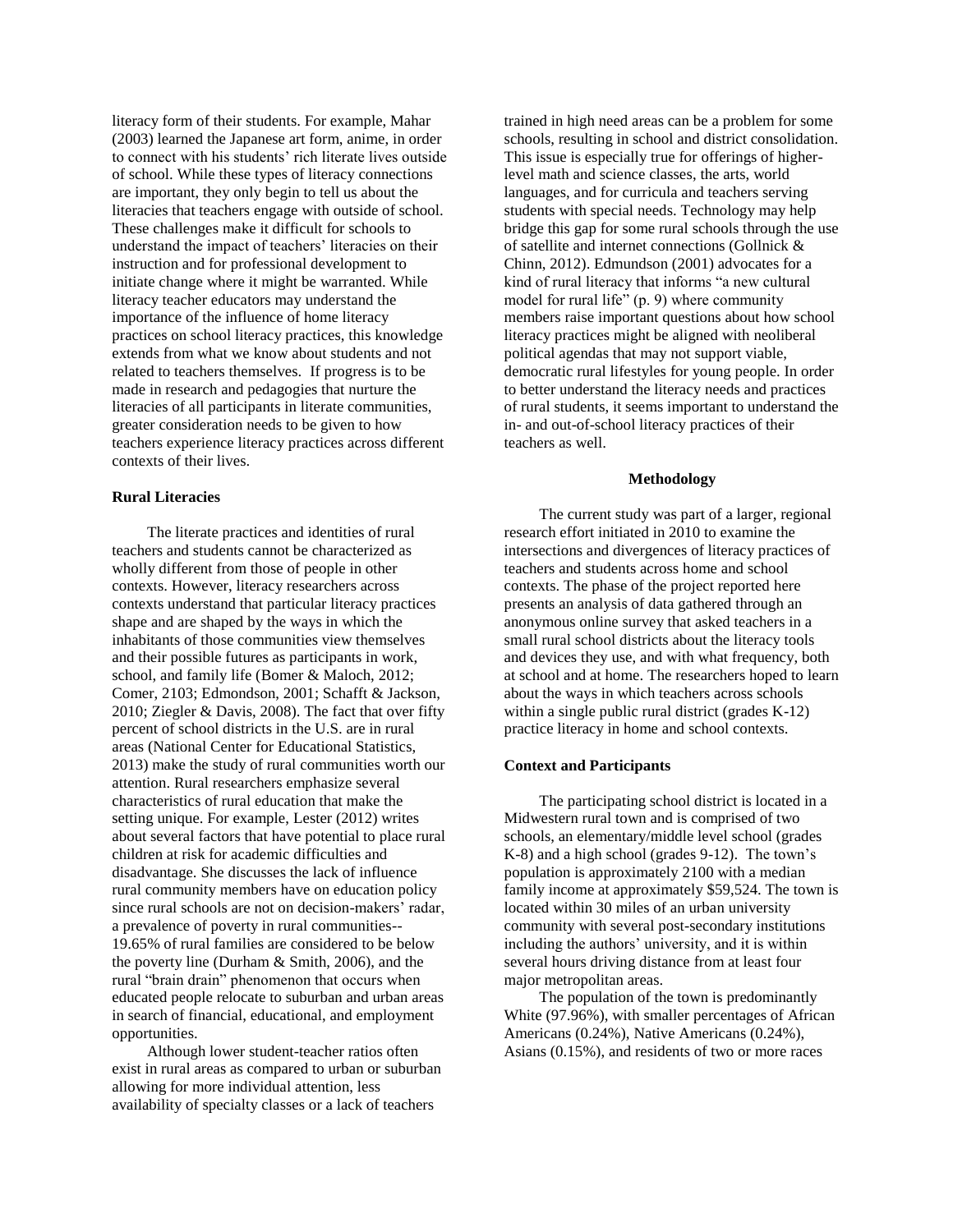$(1.07\%)$ <sup>1</sup>. Significant increases in minority populations, especially that of African Americans (150.00%), were seen between the 2000 and 2010 decade, averaging an overall increase of 77.38% for all minority races. A population increase of 7.74% (148 residents) was experienced during that same decade.

The school district currently serves approximately 523 students, with 282 students at the elementary school, 80 students at the middle level, and 161 students at the high school. The percentage of students using the free and reduced-price meal program are 23.4%, 17.5%, and 21.1% at the elementary, middle and high school levels, respectively (Illinois Report Card, 2012). The distribution of racial identification among students in the district is similar to that of the town where 96.6% identify as White, 0.2% identify as African American, 0.2% identify as Hispanic, 0.4% identify as Asian, and 2.7% identify as two or more races. Our survey used the same racial designations as the US census and the teachers responses represented only two categories, 88% identified as White, and 11.8% identified as Asian / Pacific Islander. The district ratio of student-to-certified staff is approximately 14:1 with a higher student-to-teacher ratio at the elementary and middle levels when compared to the high school. The district employed 45 full-time teachers in the fall of 2012, and 19 (42%) responded to the survey. This sample included participants from all three schools with stronger representation from the elementary/middle level school (68%). Our analysis was conducted on 17 surveys (38% of the district's teacher population), because two respondents returned incomplete survey responses and were excluded from the data.

#### **Data Collection and Tools**

 $\overline{\phantom{a}}$ 

Anonymous data was collected from teachers in the school district through an online survey developed and managed by Select Survey at the authors' university. The authors served as the primary contacts with the schools. A research proposal form was completed for the school district, indicating information about literacy and the online instrument, the number of teachers and students desired, and the different levels of recruitment for the study. Once this information was approved and access gained, participants were notified by the superintendent of the consent forms and web links

whereby participants could access and complete the survey online.

The survey was available for teachers to complete for nineteen days. It was designed to determine the relationships between the use of various literacy practices and tools with which teachers engage at home and school. We also hoped to determine what relationships (if any) existed in teachers' literacy practices and tools and their demographic information, their length of service as teachers, and the grade level(s) at which they taught (teacher characteristics). The survey included both forced choice and open-ended questions. Survey questions asked teachers about their demographics (age, gender, race, years teaching, and grade level(s) taught), literacy definition(s), literacy skills and/or practices used at home and while teaching at school, personal descriptions and practices concerning reading and writing, and the types of and frequency of use of various types of literacies.

#### **Survey Structure**

When teachers completed the survey, they were asked to respond to four questions about their background/experiences. The first question asks teachers how long they have worked in the field of education. The second question asks how long they have worked as a teacher at their current school. The third question asks what level of students they currently teach. The final question asks how long they have worked as a teacher at that level. All four questions use the same response metric (less than one year, 1-3 years, 4-5 years, 6-10 years, 11-15 years, and more than 15 years).

#### **Analytic Approach**

Our analysis was conducted using a quantitative analysis of the numerical data as well as a qualitative survey analysis of the diversity within and across categories. The report of our findings incorporates both qualitative and qualitative analyses. The quantitative data analysis revealed several important trends regarding teachers' age, gender in comparison with their literacy tool use and access. The qualitative analysis pointed to a range of richer descriptions of the teachers' literate lives in and out of school, but ultimately raised more questions than it answered. For the quantitative analysis, a one-way analysis of variance (ANOVA) was conducted to examine a range of literacy tools as dependent variables and

<sup>&</sup>lt;sup>1</sup> Demographic data were retrieved from the 2010 US Census (http://www.census.gov/2010census/) unless otherwise noted.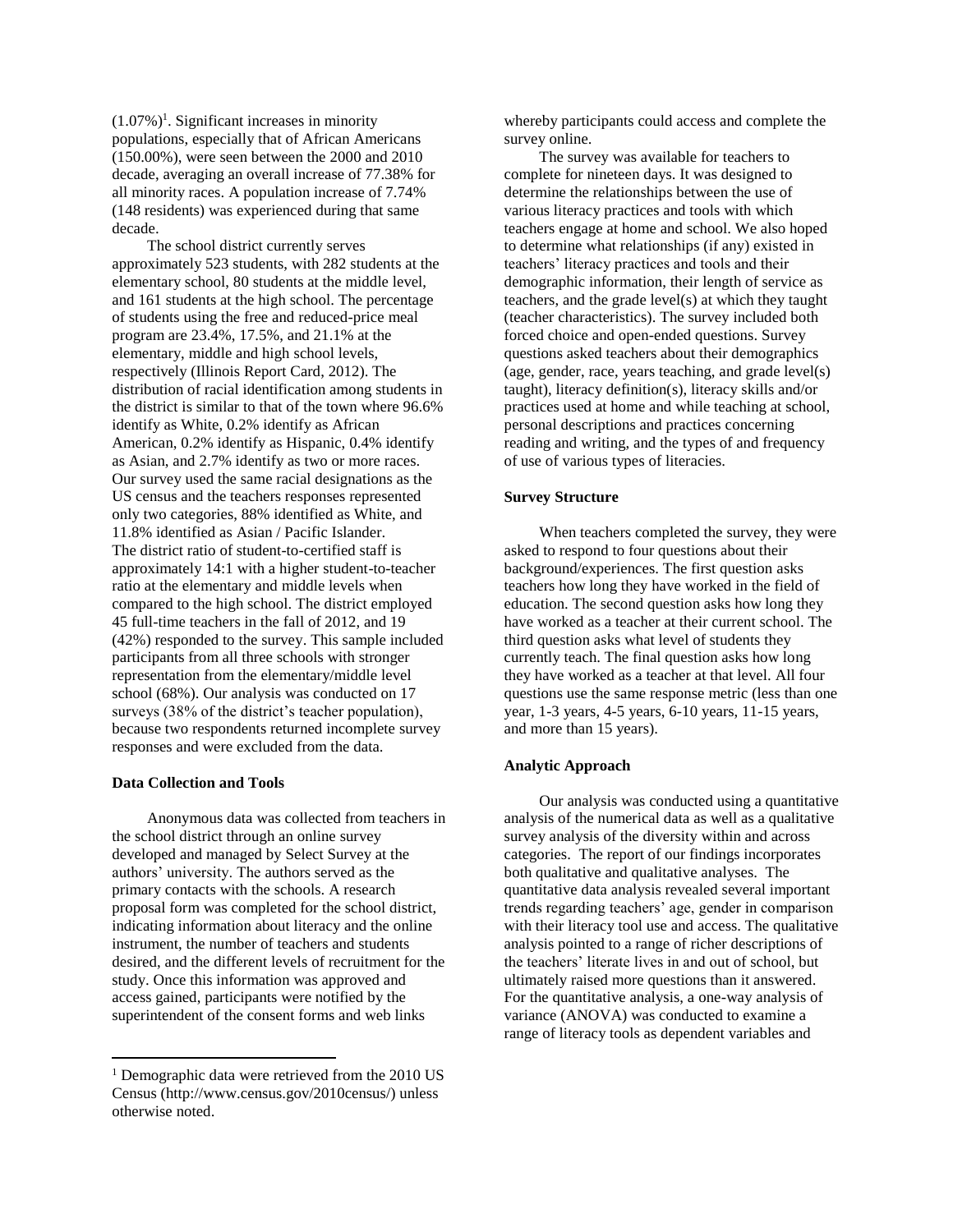several independent categorical population variables. The independent variables included age, gender, and years at level/type of level (i.e., elementary, middle, high schools, multiple levels). The dependent variables are outlined below in the Findings section.

The qualitative survey analysis included an investigation of the diversity within and across several categories of teachers, what are called independent variables for the quantitative analysis, to determine the diversity in teachers' literacy tool availability and use. Qualitative survey research is pre-structured and deductive in its approach. Jansen (2010) explains:

> In the pre-structured survey, some main topics, dimensions and categories are defined beforehand and the identification of these matters in the research units is guided by a structured protocol for questioning or observation. In the pre-structured case the diversity to be studied is defined beforehand and the aim of descriptive analysis is only to see which of the predefined characteristics exist empirically in the population under study. (p. 4)

The diversity we sought to identify was predefined (Jansen, 2010) by the matrix of options for responding to survey questions. We did not interview participants, but the survey was designed around a set of themes including availability and use of certain literacy tools at home and at school. Possible answers were variable and inclusive allowing the participants to offer us a rich picture of what literacy tools they used, where, and how often.

#### **Findings**

# **Teacher Characteristics and Literacy Tools**

In this section we discuss how the participants' literacy practices are related to availability and frequency of use of literacy tools at home and at school. Literacy tool use is disaggregated by teacher age, gender, and years at level/type of level. In addition, literacy tools are disaggregated by teacher characteristics to determine what influence these characteristics (e.g., age, gender, etc.) may have on classroom activities.

Literacy tools that teachers were asked to consider on the survey included books, magazines, personal computers/laptops/other personal electronic devices, newspapers, TVs, VCRs/DVDs/DVRs, music players (stereo, CD player, radio), and musical instruments. The survey also asked separately about specific electronic literacy devices teachers used and included cell phone or smart phone; personal computer; I-pad or other multi-use personal device; Ipod, MP3 player or other personal music player; and Nook, Kindle, or other electronic reading devices.

We separated electronic devices from other literacy tools since we could not assume that teachers shared our comprehensive definition of literacy tools which includes media devices. The complete listing of literacy tools was used in reference to questions asked of teachers concerning their literacy practices at home and at school.

### **General Trends**

In examining the literacy tools and characteristics among all teachers' responses, we found that the distribution of teachers across grade levels (elementary, middle, and high school) varied, yet was comparable to the distribution of staff working within each of those same school buildings. Accordingly, 41.18% (n=7) of teachers reported working at the elementary level, 17.65% (n=3) at the middle level, 5.88% (n=1) at the high school, and 35.29% (n=6) reported working at multiple grades or levels.

Of the teachers working at all levels, 17.6%  $(n=3)$  identified as male, and 82.4%  $(n=14)$  identified as female. Also, 89.5% (n=15) identified as White/European American, with 10.5% (n=2) of participants identifying as Asian/Pacific Islander. A significant amount of the participants, 70.6% (n=12), reported being 41 years of age or older. Whether age and/or gender of a teacher influence the types and frequency of use of literacy tools will be addressed when the influence of teacher age/gender and grade level on literacy tools is discussed.

An examination was also conducted of the number of years teachers had worked and the number of years they taught at the same level or school(s). The majority of teachers (70.59%) reported having worked for 15 or more years in the field, while only 5.88% indicated they worked between 1-3 years. Regarding the number of years teachers taught, nearly two-thirds (64.7%) of the teachers indicated they had worked at their particular level and in their particular school(s) for 11 or more years. More than one-third (35.29%) of teachers responded they had worked at their current grade level(s) for five years or less; and less than one-quarter (23.5%) reported that they worked at their current school(s) for five years or less. The length of time a teacher has taught at a school(s), the school level(s), or has worked, in general, may influence the types and use of literacy tools. This will be addressed when the influence of teacher years at a particular grade level / school on literacy tools is discussed.

# **Literacy Tools Owned and Used at Home (Frequencies)**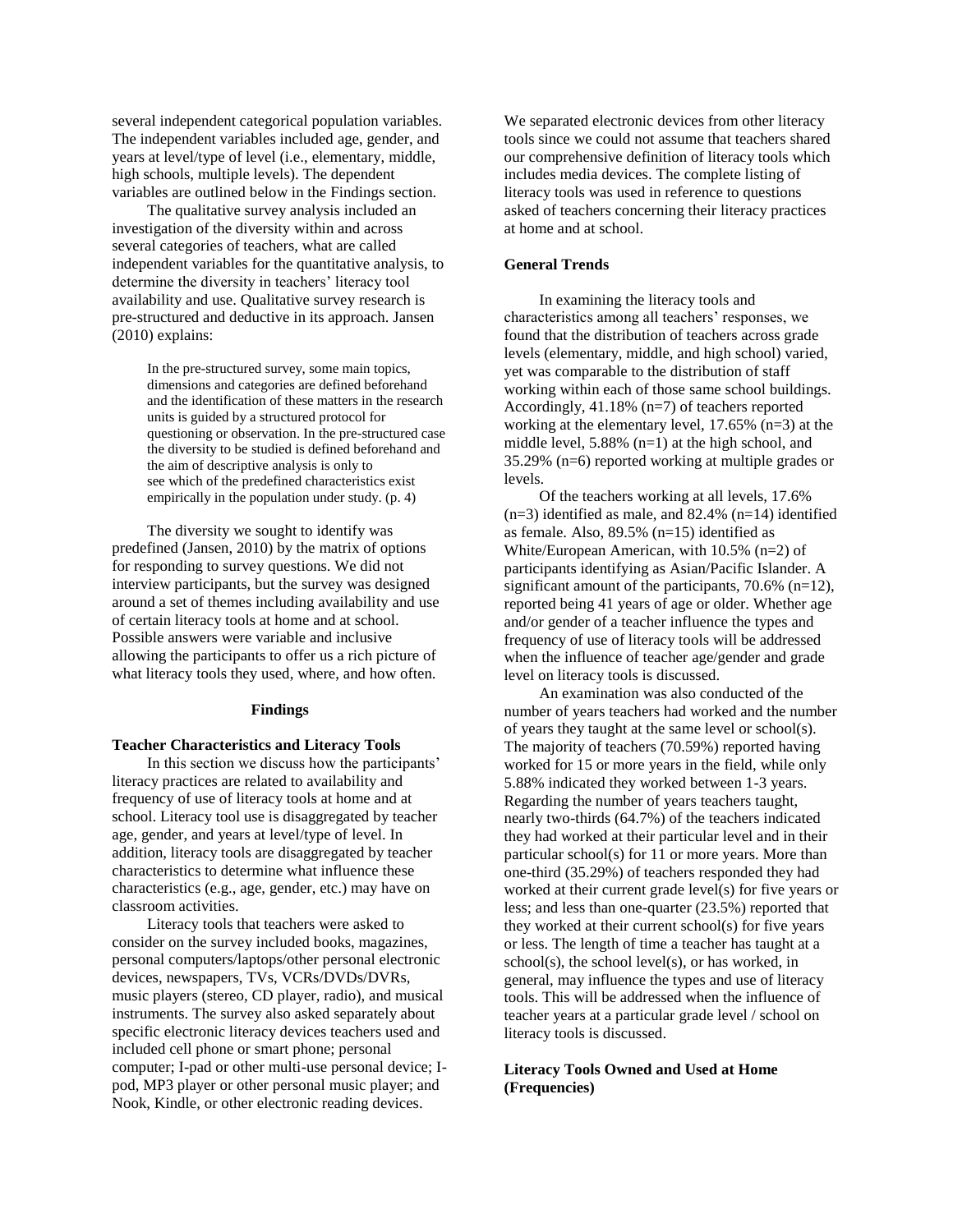One research question concerns whether teachers' literacy tool use differed between home and school environments. The frequency at which each literacy tool is used may be a critical component in examining the teachers' home and school literacy practices. Their literacy practices can be better understood by delineating those tools with which they might most frequently engage. To learn about the frequency of literacy tool use by teachers at home and locations away from the workplace, we provided question stems, then teachers responded with a

frequency for availability and use of each literacy tool. For availability, teachers responded within options from a range of 0 to  $>100$  and for frequency of use from a range of "several times per day" to "once per month." The stems were (1) How many of the following do you have in your home, (2) how often do you do the following in your home or other places outside of the work place, and (3) how often you use personal electronic devices (E-devices) in your home/other places outside workplace.

Table 1

*Literacy Tools Owned at Home*

| <b>Books</b> | Frequency | Percent |
|--------------|-----------|---------|
| $21 - 50$    |           | 5.9     |
| 51-100       | 4         | 23.5    |
| >100         | 12        | 70.6    |
| Total        | 17        | 100.0   |

| Magazines | Frequency      | Percent |
|-----------|----------------|---------|
| $2 - 4$   | 3              | 17.6    |
| $5-10$    | 2              | 11.8    |
| $11-20$   | 3              | 17.6    |
| $21 - 50$ | $\overline{4}$ | 23.5    |
| 51-100    |                | 5.9     |
| >100      | $\overline{4}$ | 23.5    |
| Total     | 17             | 100.0   |

| <b>TVs</b> | Frequency | Percent |
|------------|-----------|---------|
|            |           | 11.8    |
| $2 - 4$    | 11        | 64.7    |
| $5-10$     | 4         | 23.5    |
| Total      | 17        | 100.0   |

| <b>Musical Instruments</b> | Frequency      | Percent |
|----------------------------|----------------|---------|
| $\overline{0}$             | $\overline{4}$ | 23.5    |
| -1                         |                | 5.9     |
| $2 - 4$                    | 8              | 47.1    |
| $5-10$                     | 3              | 17.6    |
| $11-20$                    |                | 5.9     |
| Total                      | 17             | 100.0   |
|                            |                |         |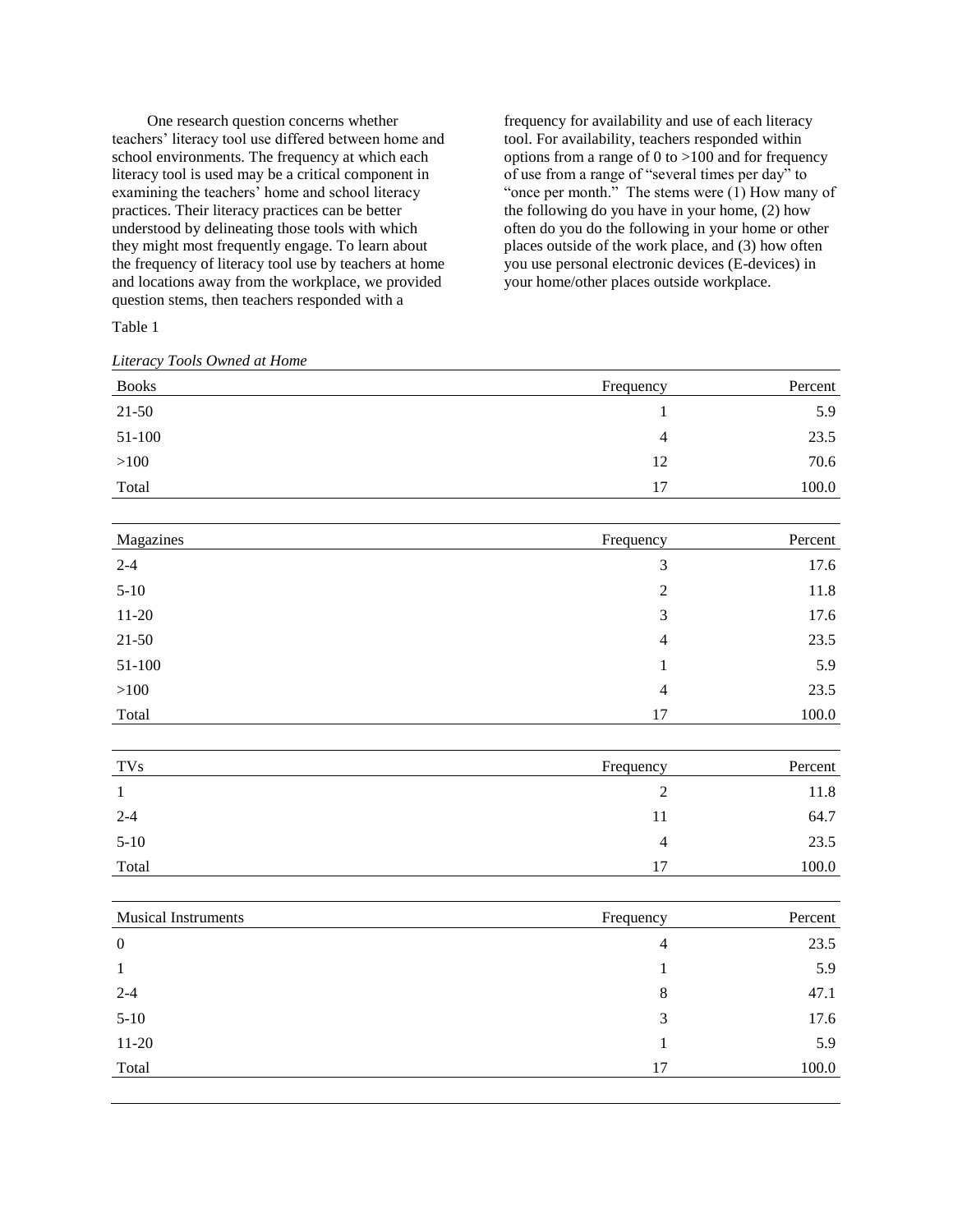| Personal Computer and/or Laptop | Frequency | Percent |
|---------------------------------|-----------|---------|
| $2 - 4$                         | 12        | 70.6    |
| $5-10$                          | 4         | 23.5    |
| $11-20$                         |           | 5.9     |
| Total                           | 17        | 100.0   |

The highest frequencies for having access to particular literacy tools showed that a majority of teachers (70.6%) have a large amount (Books >100) of books in their homes, and 52.9% reported having at least 21 or more magazines; of those who owned TVs, 64.7% indicated having at least 2-4 at home. Interestingly, 76.5% of teacher reported having at least 2-4 musical instruments in their homes, and 70.6% having reported 2-4 personal computers/laptops (see Table 1). These figures suggest that a large number of teachers in the school district place an emphasis on having literacy tools that involve print materials, and they have regular access to alternative sources for receptive and expressive literacy practice involving televisions and musical instruments. However, because they own these tools, or have them in their homes, does not necessarily mean they use them. Examining the connection(s) to having access to certain literacy tools against frequency of use will be of particular interest in this regard.

In examining the frequency at which certain literacy tools are used at home, 64.7% of teachers indicated they read books between once and several times per day; 64.7% reported watching TV or movies between once and several times per day. In relation to listening to music, 82.4% reported occurrences between once and several times per

week. In looking at electronic devices, we found that the overwhelming majority of teachers (94.1%) reported using an electronic device for work tasks and for personal tasks while at home (see Table 2). This finding reinforces the notion that multiliteracies are an essential part of teachers' accomplishment of work tasks outside of school as well as for everyday tasks at home (Buckingham, 2006). In reference to having access to musical instruments, described in the previous section, nearly 60% of teachers reported not playing the instrument(s) at all (see Table 2). This indicates that even though the majority of teachers had musical instruments in their homes, an almost equal number do not use them.

As previously mentioned, teachers were asked about their use of specific electronic literacy tools at home or outside of the workplace as a separate set of responses from other literacy tools. The majority of teachers (94.1%) reported using their cell or smart phones and personal computers at least once to several times per day outside of school, and 70.6% indicated using a Nook/Kindle at least once per day (see Table 2). These findings corroborate the previous findings made about the presence of multiliteracies in teachers' daily lives. What levels of carryover these tools have to the classroom is explored in the next section.

#### Table 2

| <b>Read Books</b>      | Frequency | Percent |
|------------------------|-----------|---------|
| .00.                   |           | 5.9     |
| once per day           | 4         | 23.5    |
| several times per day  | 7         | 41.2    |
| once per week          |           | 5.9     |
| several times per week | 1         | 5.9     |
| once per month         | 3         | 17.6    |
| Total                  | 17        | 100.0   |
|                        |           |         |
| Watch TV or Movies     | Frequency | Percent |

# *Frequency of Literacy Tools Used at Home*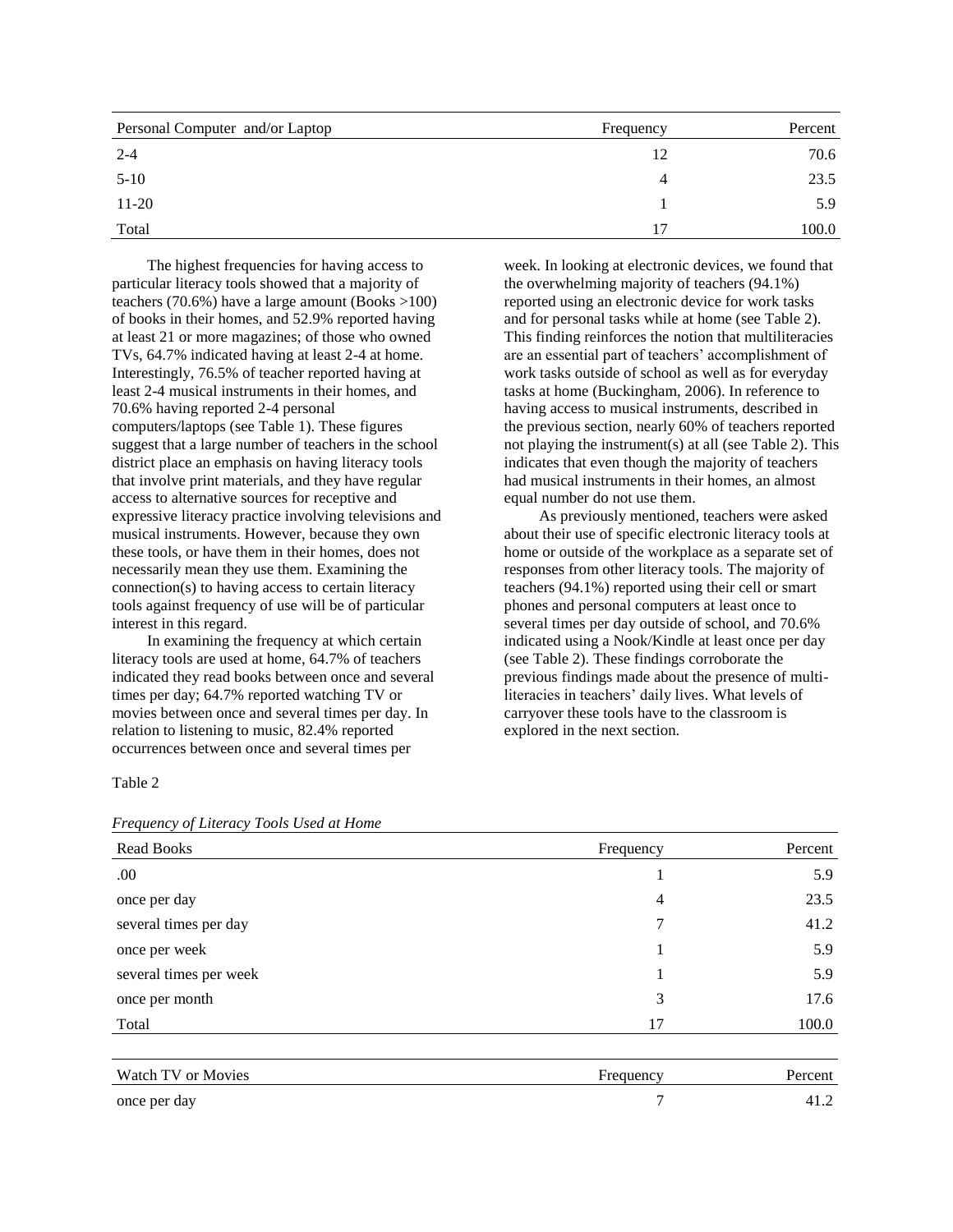| several times per day  | 23.5  |
|------------------------|-------|
| once per week          | 11.8  |
| several times per week | 23.5  |
| Total                  | 100.0 |

| Listen to Music                         | Frequency      | Percent |
|-----------------------------------------|----------------|---------|
| once per day                            | 3              | 17.6    |
| several times per day                   | 11             | 64.7    |
| once per week                           |                | 5.9     |
| several times per week                  | 2              | 11.8    |
| Total                                   | 17             | 100.0   |
| <b>Electronic Device for Work Tasks</b> | Frequency      | Percent |
| once per day                            | $\overline{2}$ | 11.8    |
| several times per day                   | 14             | 82.4    |
| several times per week                  |                | 5.9     |
| Total                                   | 17             | 100.0   |
| Electronic Device for Personal Tasks    | Frequency      | Percent |

|                        | ------ |       |
|------------------------|--------|-------|
| once per day           |        | 29.4  |
| several times per day  |        | 64.7  |
| several times per week |        | 5.9   |
| Total                  | 17     | 100.0 |

| Cell Phone or Smart Phone | Frequency | Percent |
|---------------------------|-----------|---------|
| once per day              |           | 11.8    |
| several times per day     | 14        | 82.4    |
| once per week             |           | 5.9     |
| Total                     | 17        | 100.0   |

| Frequency | Percent |
|-----------|---------|
|           | 41.2    |
| 9         | 52.9    |
|           | 5.9     |
| 17        | 100.0   |
|           |         |
|           |         |

| Nook, Kindle or Other Reading Device | Frequency | Percent |
|--------------------------------------|-----------|---------|
| none                                 |           | 29.4    |
| once per day                         |           | 41.2    |
| once per week                        |           | 5.9     |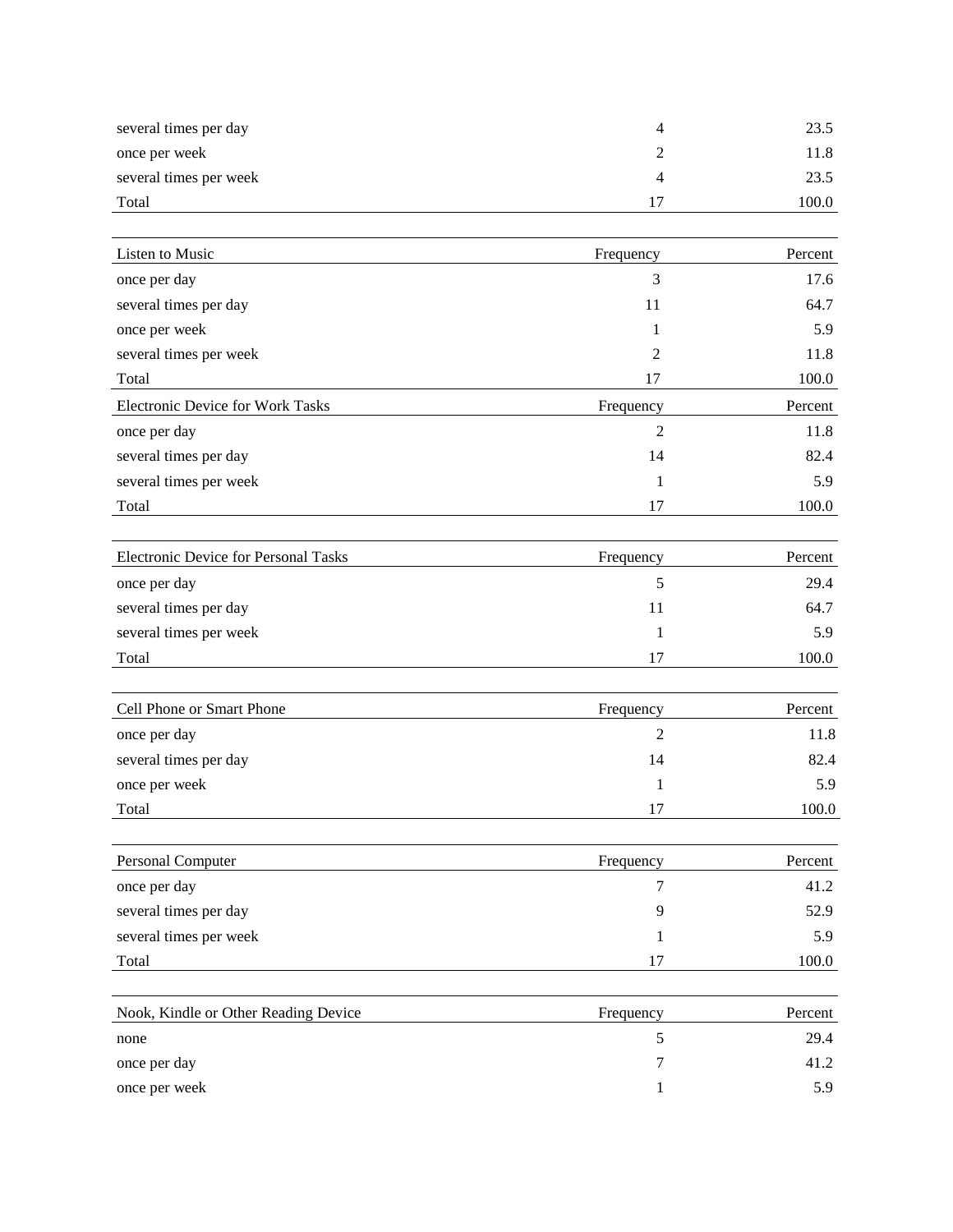| several times per week | 5.9   |
|------------------------|-------|
| once per month         | 17.6  |
| Total                  | 100.0 |

# **Literacy Tools Available and Used at School (Frequencies)**

For determining teachers' access to and use of literacy tools at school and for teaching or workrelated activities, we provided teachers with the same structure of stems and responses as we did for learning about their home access and use. The response ranges were the same as for stems related to home. Question stems for in-school literacy tool access and frequency of use included (1) How many of these do you personally have available for your use at school; and (2) how often do you use the following for teaching or work-related activities. The majority of teachers (76.5%) reported having a large

Table 3

*Literacy Tools Available at School*

amount (>100) of books personally available for use at school. The majority  $(75%)$  reported having between 1 and 4 music players at school; 76.5% indicated having between 51-100 personal computers/laptops. A strong majority (82.4%) of teachers reported having no musical instruments for use at school (see Table 3). These figures seem to suggest that even though the majority of teachers had musical instruments at home or away from the workplace (though they did not use them), they did not have musical instruments available for use at school. As seen with the teachers' home access, a large number and range of literacy tools are available to them at school.

| <b>Books</b> | Frequency | Percent |
|--------------|-----------|---------|
| $11-20$      | 2         | 11.8    |
| $21 - 50$    |           | 5.9     |
| 51-100       |           | 5.9     |
| >100         | 13        | 76.5    |
| Total        | 17        | 100.0   |

| Music Players    | Frequency      | Percent |
|------------------|----------------|---------|
| $\boldsymbol{0}$ | $\overline{2}$ | 11.8    |
| 1                | 9              | 52.9    |
| $2 - 4$          | 3              | 17.6    |
| $21 - 50$        | 1              | 5.9     |
| >100             | 1              | 5.9     |
| Total            | 16             | 94.1    |
| Missing          | 1              | 5.9     |
| Total            | 17             | 100.0   |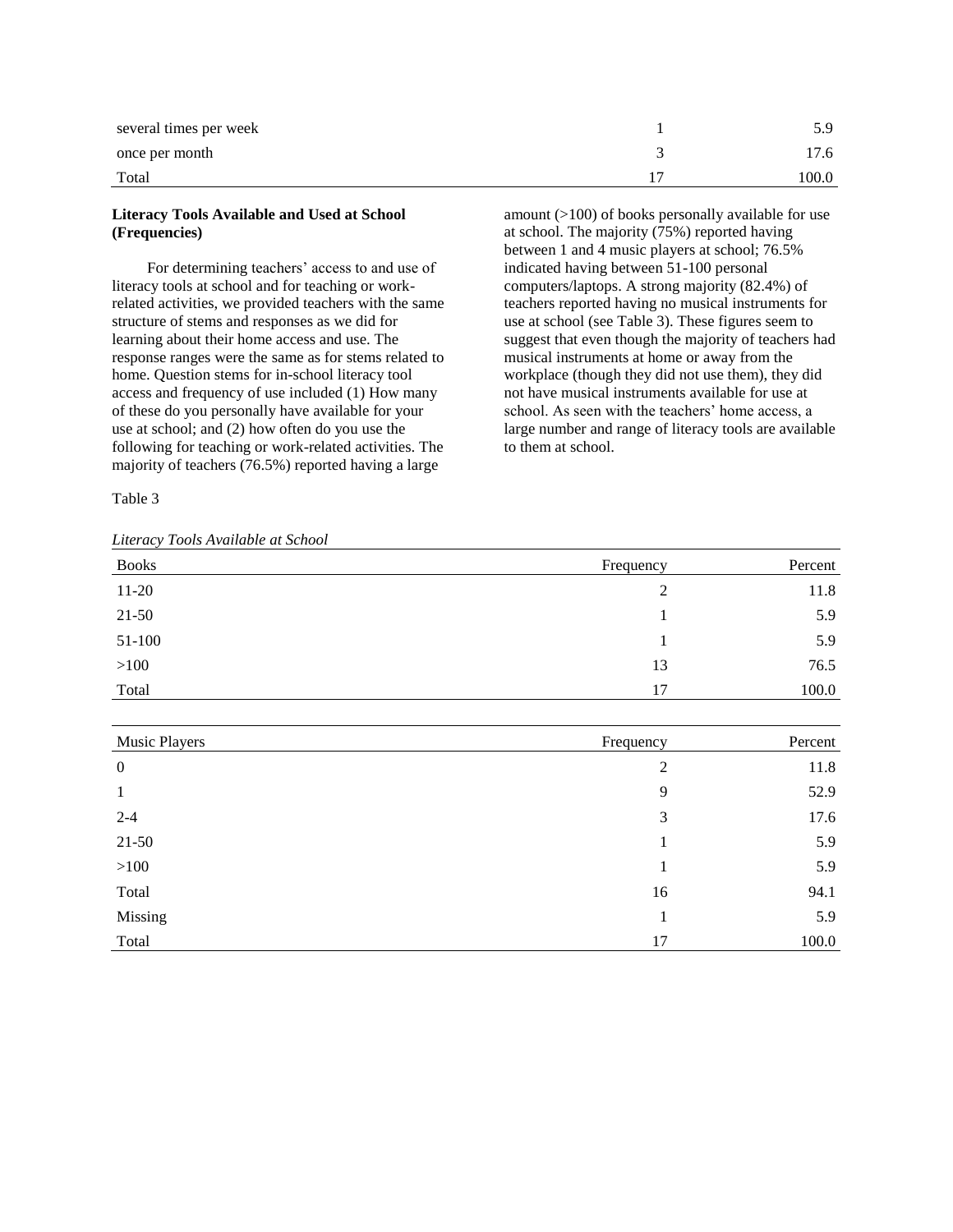| Personal Computer or Laptop | Frequency      | Percent |
|-----------------------------|----------------|---------|
|                             | 5              | 29.4    |
| $2 - 4$                     | $\overline{2}$ | 11.8    |
| $5-10$                      |                | 5.9     |
| $21 - 50$                   | 3              | 17.6    |
| 51-100                      | 2              | 11.8    |
| >100                        | 4              | 23.5    |
| Total                       | 17             | 100.0   |

| <b>Musical Instrument</b> | Frequency | Percent |
|---------------------------|-----------|---------|
| $\overline{0}$            | 14        | 82.4    |
|                           |           | 5.9     |
| $2 - 4$                   |           | 5.9     |
| $21 - 50$                 |           | 5.9     |
| Total                     | 17        | 100.0   |

Examining the connection(s) of certain literacy tools and their frequency of use at school addresses the study's research questions. We found that 82.4% of teachers indicated they use books between once and several times per day in their teaching or workrelated activities. The majority of teachers (76.5%) reported using personal computers/laptops once to several times per day in teaching or work-related activities (see Table 4). It is not surprising that teachers would use books and computers with a high frequency during the school day. What our survey does not tell us is what is behind the decisions that

determine when and how to use these tools for curricular and instructional purposes.

While 17.6% of the teachers reported watching TV or movies once per week for teaching or workrelated activities, a larger number of teachers (41.2%) reported that they do not use TV or movies at work. These numbers raise multiple questions regarding teachers' values and rationales for deciding whether or not to use media such as TV and movies. A further question to be explored relates to the content area and/or curricular purpose to which teachers find value in using these tools or not.

Table 4

*Frequency of Literacy Tools Used at School*

| Frequency | Percent |
|-----------|---------|
|           | 5.9     |
| 13        | 76.5    |
| 2         | 11.8    |
|           | 5.9     |
| 17        | 100.0   |
| Frequency | Percent |
| 7         | 41.2    |
| 3         | 17.6    |
|           |         |

once per month  $\frac{7}{41.2}$  $\text{Total}$  17 100.0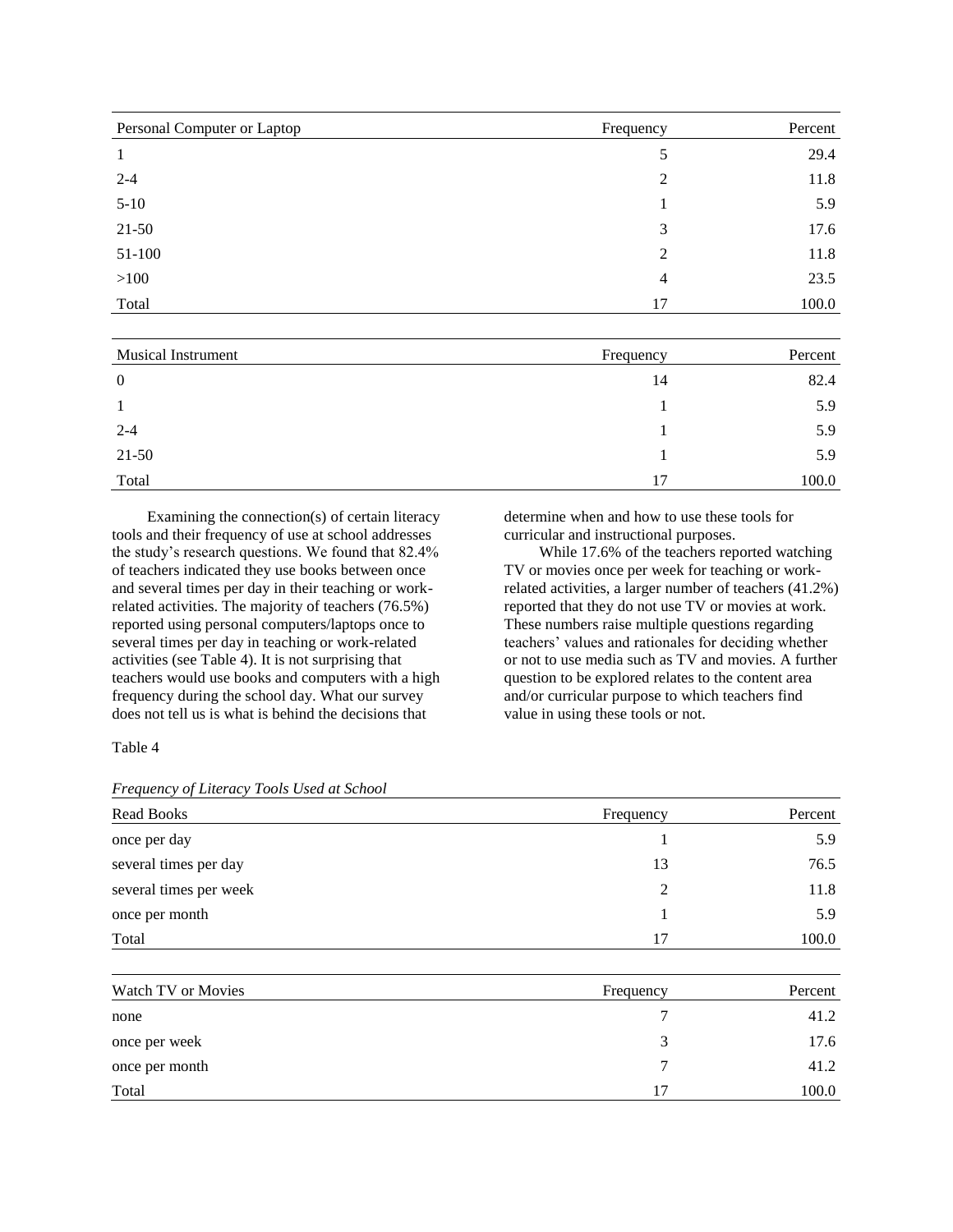| Personal Computer or Laptop | Frequency | Percent |
|-----------------------------|-----------|---------|
| once per day                |           | 41.2    |
| several times per day       | b         | 35.3    |
| several times per week      | 3         | 17.6    |
| once per month              |           | 5.9     |
| Total                       | 17        | 100.0   |

### **Influence of Teacher Age and Gender on Literacy Tools**

Employing a one-way analysis of variance (ANOVA), literacy tool use was disaggregated by teacher age. This analysis was conducted to determine what influence age had on access to literacy tools and their frequency of use. Significant associations were found for two literacy tools, books and musical instruments, and teacher age,  $p = .004$ and .006, respectively (see Table 5). The findings regarding books showed that teachers between the ages of 18-30 owned twice as many books as those between 51 and older. This is an interesting finding as it contradicts, to some degree, the notion that younger generations may engage less frequently in purchasing and/or reading books, as compared to older generations. One might expect to see the opposite with digital literacies and a digital generation (Buckingham, 2006). The finding regarding musical instruments showed that teachers age 51 and older owned twice as many instruments as those between the ages of 26-40. The actual frequency of use, however, among these ages was shown to be insignificant. At the very least, this finding suggests that veteran teachers may have contact with or live with others, possibly their own children, who own instruments. Regardless, the finding that certain teachers have more books or musical instruments reinforces the notion that avid readers engage in multiple literacies at various ages.

Significant associations were also found among teachers using certain print sources at work for teaching/work-related activities and teacher age.

Table 5

*Influence of Teacher Age and Gender on Literacy Tools*

When responding to this question on the survey, teachers within the 26-30 year old age-range reported higher mean scores for reading magazines and newspapers, several times per day. Teachers of other ages had notably lower frequencies for readings newspapers during the day, week, and/or month. These results reinforce the findings seen above concerning books and suggest that relatively younger teachers still use newspapers and magazines more often than other teachers, both veteran and beginning teachers (see Table 5). It also suggests that some teachers may still employ traditional methods for keeping up with local and world events. Questions raised by these results are related to the purposes by which teachers use magazines and newspapers and whether it can be seen directly in their design of lessons and activities. It is plausible that teachers use newspapers and magazines to remain current about the communities where they live and work, policy issues affecting their jobs, or other aspects of their lives that fuel other interests outside of school.

Comparable associations were found among teachers using certain literacy tools for personal use by gender. Male teachers reported higher frequencies for reading books and newspapers, several times per day, as compared to female teachers (see Table 5). Accordingly, female teachers' mean scores for how often they engaged with reading these literacy tools were lower, only once per week. Questions raised by these findings suggest differing gender roles outside of the work place, perhaps affording males more reading time than females.

| Oneway ANOVA For Literacy Tools By Age |                |                |    |             |       |      |
|----------------------------------------|----------------|----------------|----|-------------|-------|------|
|                                        |                | Sum of Squares | dt | Mean Square | F     | Sig. |
|                                        | Between Groups | 4.416          |    | .883        | 6.624 | .004 |
| <b>Books</b>                           | Within Groups  | 1.467          |    | .133        |       |      |
|                                        | Total          | 5.882          | 16 |             |       |      |
| Musical instrument                     | Between Groups | 17.025         |    | 3.405       | 6.208 | .006 |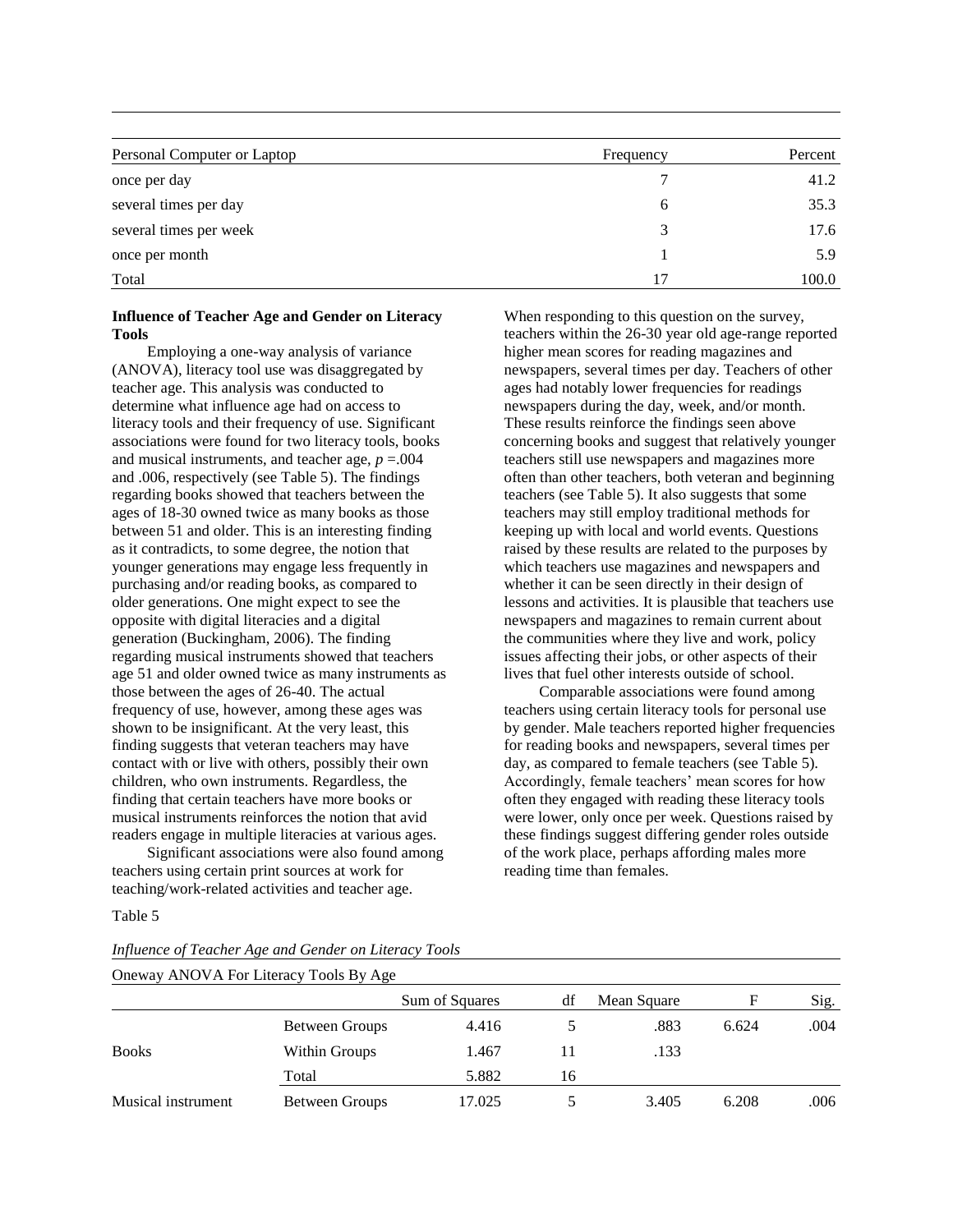|                                          | Within Groups  |              |        |                  | 6.033              |                  | 11              |                   |                                                                                                                                                                                                                                                                                                                      |         |
|------------------------------------------|----------------|--------------|--------|------------------|--------------------|------------------|-----------------|-------------------|----------------------------------------------------------------------------------------------------------------------------------------------------------------------------------------------------------------------------------------------------------------------------------------------------------------------|---------|
|                                          | Total          |              |        |                  | 23.059             |                  | 16              |                   |                                                                                                                                                                                                                                                                                                                      |         |
| Frequency Of Literacy Tool Use By Age    |                |              |        |                  |                    |                  |                 |                   |                                                                                                                                                                                                                                                                                                                      |         |
|                                          |                | N            | Mean   |                  | Std.               | Std.             |                 | 95% Confidence    | Minimum                                                                                                                                                                                                                                                                                                              | Maximum |
|                                          |                |              |        |                  | Deviation          | Error            |                 | Interval for Mean |                                                                                                                                                                                                                                                                                                                      |         |
|                                          |                |              |        |                  |                    |                  | Lower           | Upper             |                                                                                                                                                                                                                                                                                                                      |         |
|                                          |                |              |        |                  |                    |                  | Bound           | Bound             |                                                                                                                                                                                                                                                                                                                      |         |
|                                          | 18-25          | $\mathbf{1}$ |        | 6.0000           |                    |                  |                 |                   | 6.00                                                                                                                                                                                                                                                                                                                 | 6.00    |
|                                          | 26-30          | 1            |        | 6.0000           |                    |                  |                 |                   | 6.00                                                                                                                                                                                                                                                                                                                 | 6.00    |
|                                          | $31 - 40$      | 3            |        | 4.0000           | 2.64575            | 1.52753 -2.5724  |                 | 10.5724           | 1.00                                                                                                                                                                                                                                                                                                                 | 6.00    |
| Read magazines                           | $41 - 50$      | 6            |        | 4.6667           | 1.96638            | .80277           | 2.6031          | 6.7303            | 1.00                                                                                                                                                                                                                                                                                                                 | 6.00    |
|                                          | 51-60          | 4            |        | 5.2500           | .95743             | .47871           | 3.7265          | 6.7735            | 4.00                                                                                                                                                                                                                                                                                                                 | 6.00    |
|                                          | 61-older       | $\mathbf{1}$ |        | 6.0000           |                    |                  |                 |                   | 6.00                                                                                                                                                                                                                                                                                                                 | 6.00    |
|                                          | Total          | 16           | 4.9375 |                  | 1.69189            | .42297           | 4.0360          | 5.8390            | .548<br>1.00<br>6.00<br>1.00<br>1.00<br>6.00<br>6.00<br>1.00<br>5.00<br>1.00<br>6.00<br>1.00<br>6.00<br>1.00<br>1.00<br>1.00<br>6.00<br>Minimum<br>Maximum<br>5.00<br>6.4841<br>3.00<br>.00<br>4.1520<br>6.00<br>.00<br>6.00<br>4.1422<br>8.1279<br>3.00<br>6.00<br>3.8891<br>1.00<br>5.00<br>1.00<br>4.0556<br>6.00 |         |
|                                          | 18-25          | $\mathbf{1}$ |        | 1.0000           |                    |                  |                 |                   |                                                                                                                                                                                                                                                                                                                      |         |
|                                          | 26-30          | 1            |        | 6.0000           |                    |                  |                 |                   |                                                                                                                                                                                                                                                                                                                      |         |
|                                          | $31 - 40$      | 3            |        | 2.3333           | 2.30940            | 1.33333 -3.4035  |                 | 8.0702            |                                                                                                                                                                                                                                                                                                                      |         |
| Read newspapers                          | $41 - 50$      | 6            |        | 3.8333           | 2.31661            | .94575           | 1.4022          | 6.2645            |                                                                                                                                                                                                                                                                                                                      |         |
|                                          | 51-60          | 5            |        | 3.4000           | 2.50998            | 1.12250          | .2834           | 6.5166            |                                                                                                                                                                                                                                                                                                                      |         |
|                                          | 61-older       | 1            |        | 1.0000           |                    |                  |                 |                   |                                                                                                                                                                                                                                                                                                                      |         |
|                                          | Total          | 17           | 3.2353 |                  | 2.30568            | .55921           | 2.0498          | 4.4208            |                                                                                                                                                                                                                                                                                                                      |         |
| Frequency Of Literacy Tool Use By Gender |                |              |        |                  |                    |                  |                 |                   |                                                                                                                                                                                                                                                                                                                      |         |
|                                          |                |              | N      | Mean             | Std.               | Std.             |                 | 95% Confidence    |                                                                                                                                                                                                                                                                                                                      |         |
|                                          |                |              |        |                  | Deviation          | Error            |                 | Interval for      |                                                                                                                                                                                                                                                                                                                      |         |
|                                          |                |              |        |                  |                    |                  |                 | Mean              |                                                                                                                                                                                                                                                                                                                      |         |
|                                          |                |              |        |                  |                    |                  | Lower           | Upper             |                                                                                                                                                                                                                                                                                                                      |         |
|                                          |                |              |        |                  |                    |                  |                 | Bound Bound       |                                                                                                                                                                                                                                                                                                                      |         |
|                                          | male           |              | 3      | 4.0000           | 1.00000            | .57735           | 1.5159          |                   |                                                                                                                                                                                                                                                                                                                      |         |
| Read books                               | female         |              | 4      | 3.1429           | 1.74784            | .46713           | 2.1337          |                   |                                                                                                                                                                                                                                                                                                                      |         |
|                                          | Total          |              | 7      | 3.2941           | 1.64942            | .40004           | 2.4461          |                   |                                                                                                                                                                                                                                                                                                                      |         |
| Read newspapers                          | male<br>female |              | 3<br>4 | 4.3333<br>3.1429 | 1.52753<br>1.29241 | .88192<br>.34541 | .5388<br>2.3966 |                   |                                                                                                                                                                                                                                                                                                                      |         |
|                                          | Total          |              | 7      | 3.3529           | 1.36662            | .33145           | 2.6503          |                   |                                                                                                                                                                                                                                                                                                                      |         |

# **Influence of Teacher Years at Level(s) / Type of Level(s) on Literacy Tools**

Significant associations were found between teachers' frequencies of reading newspapers at home and their number of years at the level(s) at which they taught. Results revealed that 88% of teachers at

the elementary and middle level combined who have worked between 1-3 years at their current level had the highest mean scores for reading newspapers at least once per day (see Table 6). Teachers at other levels reported lower frequencies for readings newspapers during the day, week, or month. These results corroborate the findings above that newer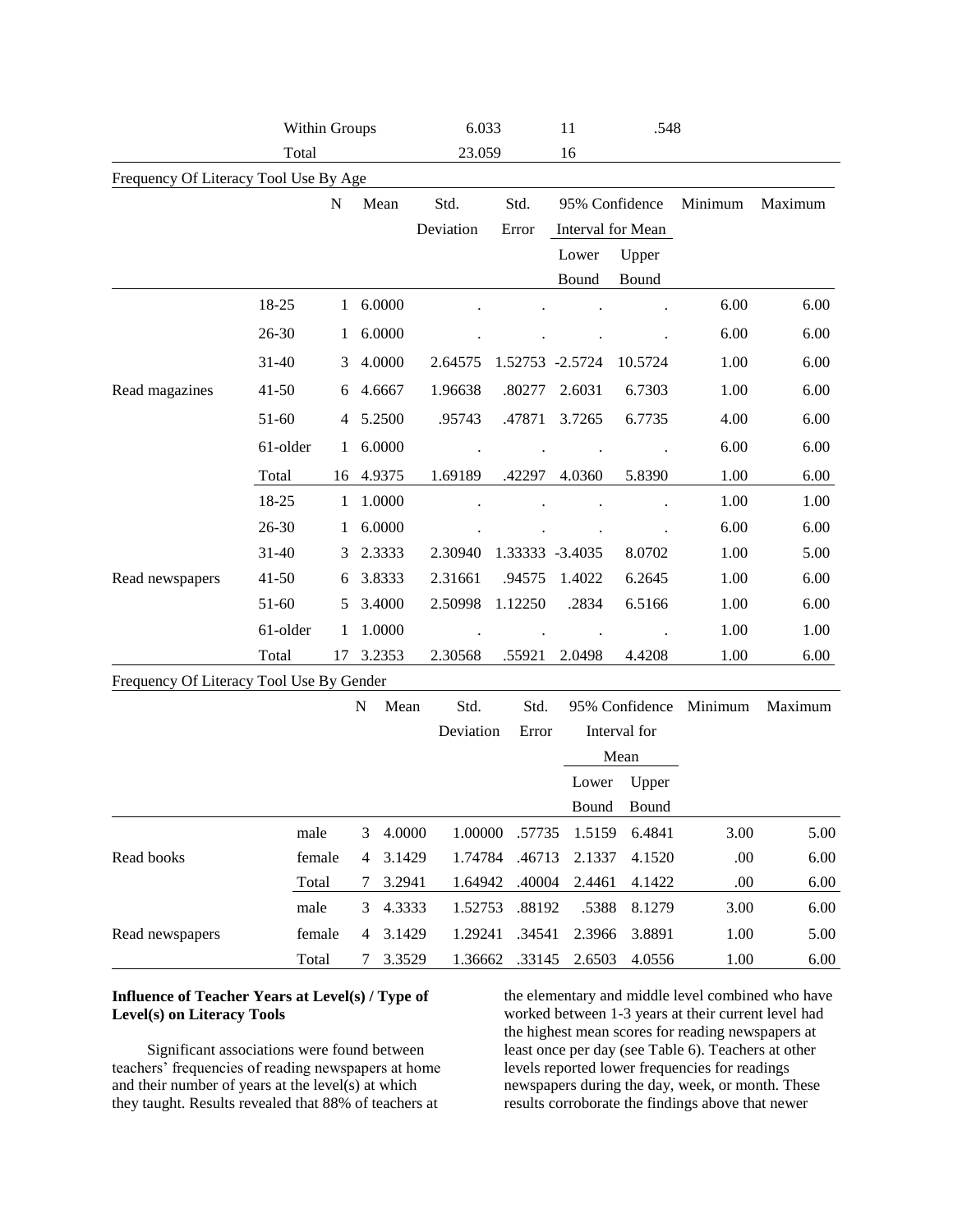teachers indeed engaged in various literacies, more so than teachers with more years in the field. Using a one-way ANOVA, literacy tool use was disaggregated by teachers and type of level(s). The results determined what influence these teacher factors had on literacy tools and their frequency of use. Significant associations were found for one literacy tool, newspapers, and the level(s) at which teachers taught,  $p = 0.005$  (see Table 6). The finding showed that teachers at the middle school and high school and at multiple levels read at home more often than those in the elementary level. Moreover, the middle grades teachers reported the highest mean scores for reading frequencies for books and newspapers (5.0 and 5.50, respectively) as compared to the other levels analyzed (see Table 6). These results raise questions across levels about the kind of reading teachers do independently for leisure or for work purposes, and the results raise questions about higher grade level teachers and the reasons they more often read books and newspapers for personal and professional purposes.

### **Influence of Literacy Tools on Classroom Activities (Frequencies)**

The research question concerning literacy tools and those used in a teacher's teaching/work-related activities showed that teachers' use of literacy tools may be a critical component in examining the impact of their home-to-school literacy practices. The survey question was: (1) How often do you use these personal E-devices in your teaching/work-related activities? The specific E-devices of concern and which are discussed in this section include the

following: cell or smart phones, personal computers, Nook/Kindles, I-Pads, and I-Pods.

Applying earlier results from Table 2 in comparison to Table 8, we found an interesting disconnect over the number of teachers reporting electronic devices used at home as compared to those same devices used at school for teaching activities. The vast majority of teachers (94.1%) reported using their cell or smart phones and personal computers at least once to several times per day outside of school, and nearly three-fourths (70.6%) indicated using a Nook/Kindle at least once per day. But these device frequencies decrease when related to teaching activities. In fact, teachers who frequently use electronic devices at home use them at a much lower frequency at school. The majority of teachers (76.5%) reported *not* using their cell or smart phones at school for teaching activities (see Table 7). This suggests an antithetical positioning between teachers' understanding and that of practice about multiliteracies used in the classroom (Graham, 2008; Kellinger, 2012). Moreover, the majority (70.6%) of teachers reported *never* using a Nook/Kindle or other electronic reading device for teaching or in schoolrelated activities. In addition, at least half of the teachers (56.3 and 47.1, respectively) reported that they never use I-pads or I-pods (or other multi-use personal devices), nor do they use MP3 players (or other personal music players) in their teaching or work-related activities. These findings raise questions about why teachers rarely use digital literacy devices for teaching or work-related activities, and why more up-to-date or innovative technologies are not being used for these same purposes.

| abie |
|------|
|------|

| Frequency Of Literacy Tool Use By Years At Level |         |           |          |                |                 |          |                   |         |         |      |
|--------------------------------------------------|---------|-----------|----------|----------------|-----------------|----------|-------------------|---------|---------|------|
|                                                  |         | N<br>Mean |          | Std.           | Std.            |          | 95% Confidence    | Minimum | Maximum |      |
|                                                  |         |           |          | Deviation      | Error           |          | Interval for Mean |         |         |      |
|                                                  |         |           |          |                |                 | Lower    | Upper             |         |         |      |
|                                                  |         |           |          |                |                 | Bound    | <b>Bound</b>      |         |         |      |
|                                                  | $1 - 3$ |           | 2 5.0000 | 1.41421        | 1.00000 -7.7062 |          | 17.7062           | 4.00    | 6.00    |      |
|                                                  | $4 - 5$ | 4         | 3.0000   | 1.82574        | .91287          | .0948    | 5.9052            | 1.00    | 5.00    |      |
| Read newspapers                                  | $11-15$ | 3         | 2.6667   | 1.15470        | .66667          | $-.2018$ | 5.5351            | 2.00    | 4.00    |      |
|                                                  | >15     | 8         | 3.3750   | 1.06066        | .37500          | 2.4883   | 4.2617            | 2.00    | 5.00    |      |
|                                                  | Total   | 17        | 3.3529   | 1.36662        | .33145          | 2.6503   | 4.0556            | 1.00    | 6.00    |      |
| Oneway ANOVA For Literacy Tools By Level(s)      |         |           |          |                |                 |          |                   |         |         |      |
|                                                  |         |           |          | Sum of Squares |                 | df       | Mean Square       |         | F       | Sig. |

*Influence of Teacher Years at Level(s) / Type of Level(s) on Literacy Tools*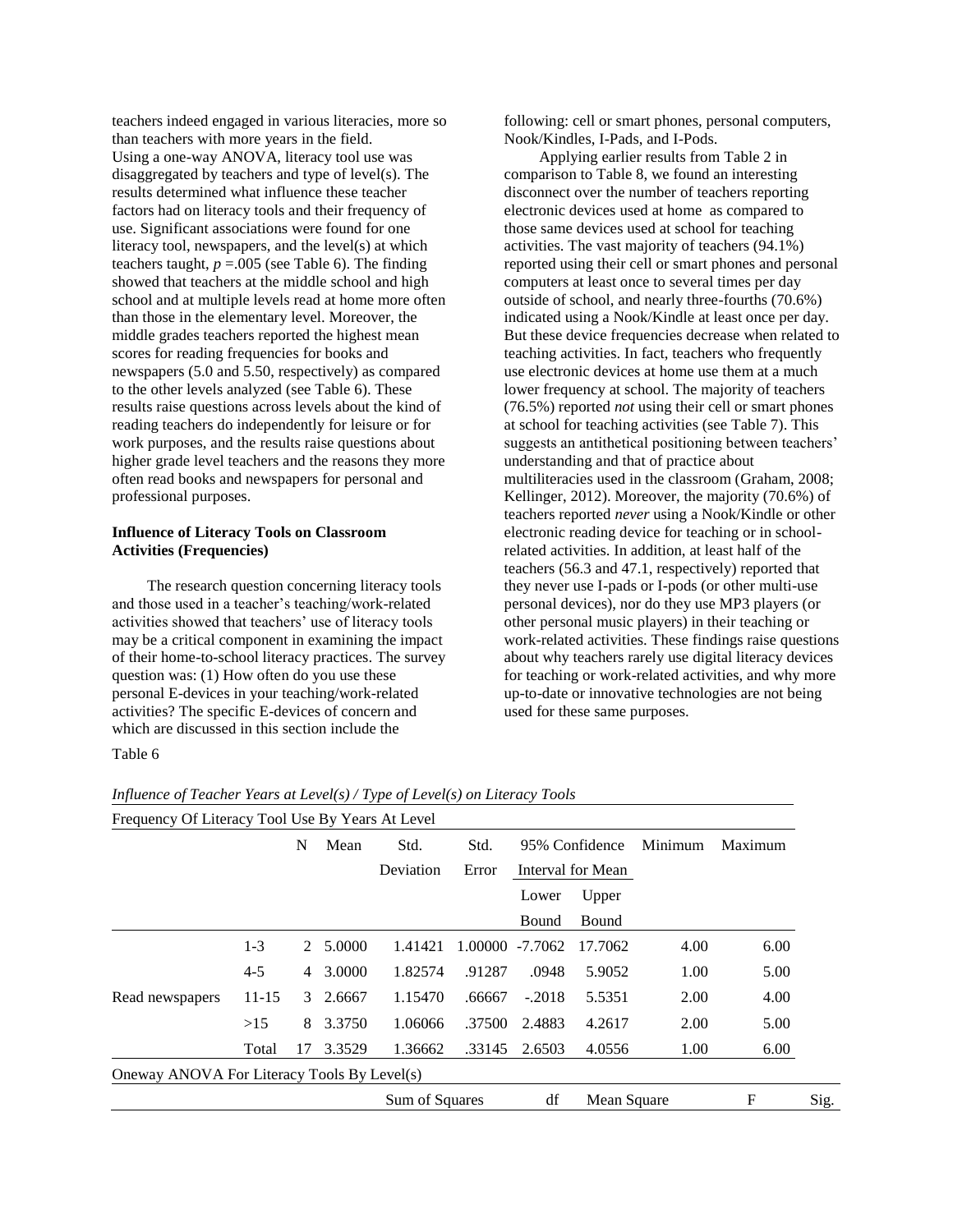|                                                 |                    | <b>Between Groups</b> |        |           | 20.549     | $\overline{4}$    | 5.137          | 6.605   | .005    |
|-------------------------------------------------|--------------------|-----------------------|--------|-----------|------------|-------------------|----------------|---------|---------|
| Read newspapers                                 |                    | Within Groups         |        | 9.333     |            | 12                | .778           |         |         |
|                                                 |                    | Total                 |        | 29.882    |            | 16                |                |         |         |
| Frequency Of Literacy Tool Use By Type Of Level |                    |                       |        |           |            |                   |                |         |         |
|                                                 |                    | ${\bf N}$             | Mean   | Std.      | Std. Error |                   | 95% Confidence | Minimum | Maximum |
|                                                 |                    |                       |        | Deviation |            | Interval for Mean |                |         |         |
|                                                 |                    |                       |        |           |            | Lower             | Upper          |         |         |
|                                                 |                    |                       |        |           |            | Bound             | Bound          |         |         |
|                                                 | Elem.              | 6                     | 2.6667 | .51640    | .21082     | 2.1247            | 3.2086         | 2.00    | 3.00    |
|                                                 | Upper<br>elem.     | $\overline{4}$        | 3.7500 | 1.50000   | .75000     | 1.3632            | 6.1368         | 3.00    | 6.00    |
| Read                                            | Middle<br>grades   | $\overline{2}$        | 5.0000 | 1.41421   | 1.00000    | 7.7062            | 17.7062        | 4.00    | 6.00    |
| books                                           | High<br>school     | $\mathbf{1}$          | .0000  |           |            |                   |                | .00     | .00.    |
|                                                 | multiple<br>levels | 4                     | 3.7500 | 2.06155   | 1.03078    | .4696             | 7.0304         | 2.00    | 6.00    |
|                                                 | Total              | 17                    | 3.2941 | 1.64942   | .40004     | 2.4461            | 4.1422         | .00     | 6.00    |
|                                                 | Elem.              | 6                     | 2.6667 | 1.21106   | .49441     | 1.3957            | 3.9376         | 1.00    | 4.00    |
| Read<br>newspapers                              | Upper<br>elem.     | $\overline{4}$        | 2.2500 | .50000    | .25000     | 1.4544            | 3.0456         | 2.00    | 3.00    |
|                                                 | Middle<br>grades   | $\overline{2}$        | 5.5000 | .70711    | .50000     | $-.8531$          | 11.8531        | 5.00    | 6.00    |
|                                                 | High<br>school     | $\mathbf{1}$          | 4.0000 |           |            |                   |                | 4.00    | 4.00    |
|                                                 | multiple<br>levels | $\overline{4}$        | 4.2500 | .50000    | .25000     | 3.4544            | 5.0456         | 4.00    | 5.00    |
|                                                 | Total              | 17                    | 3.3529 | 1.36662   | .33145     | 2.6503            | 4.0556         | 1.00    | 6.00    |

There was one exception to the findings regarding a lack of use of electronic literacy tools for teaching or other work-related activities at school. The majority of teachers (88.2%) indicated they used their personal computers at work several times per day. This finding suggests that computers are still a mainstay for teachers, in terms of their daily teaching or work-related activities or with "getting on" at work (Graham, 2008). While teachers' use of more versatile electronic devices at school is limited (Table 7), the findings raise questions about whether and why teachers are implementing more traditional approaches with regard to literacy teaching and learning in lieu of using digital tools.

Table 7

*Influence of Literacy Tools on Classroom Activities*

| Cell Phone or Smart Phone | Frequency | Percent |
|---------------------------|-----------|---------|
| none                      | ن 1       | 76.1    |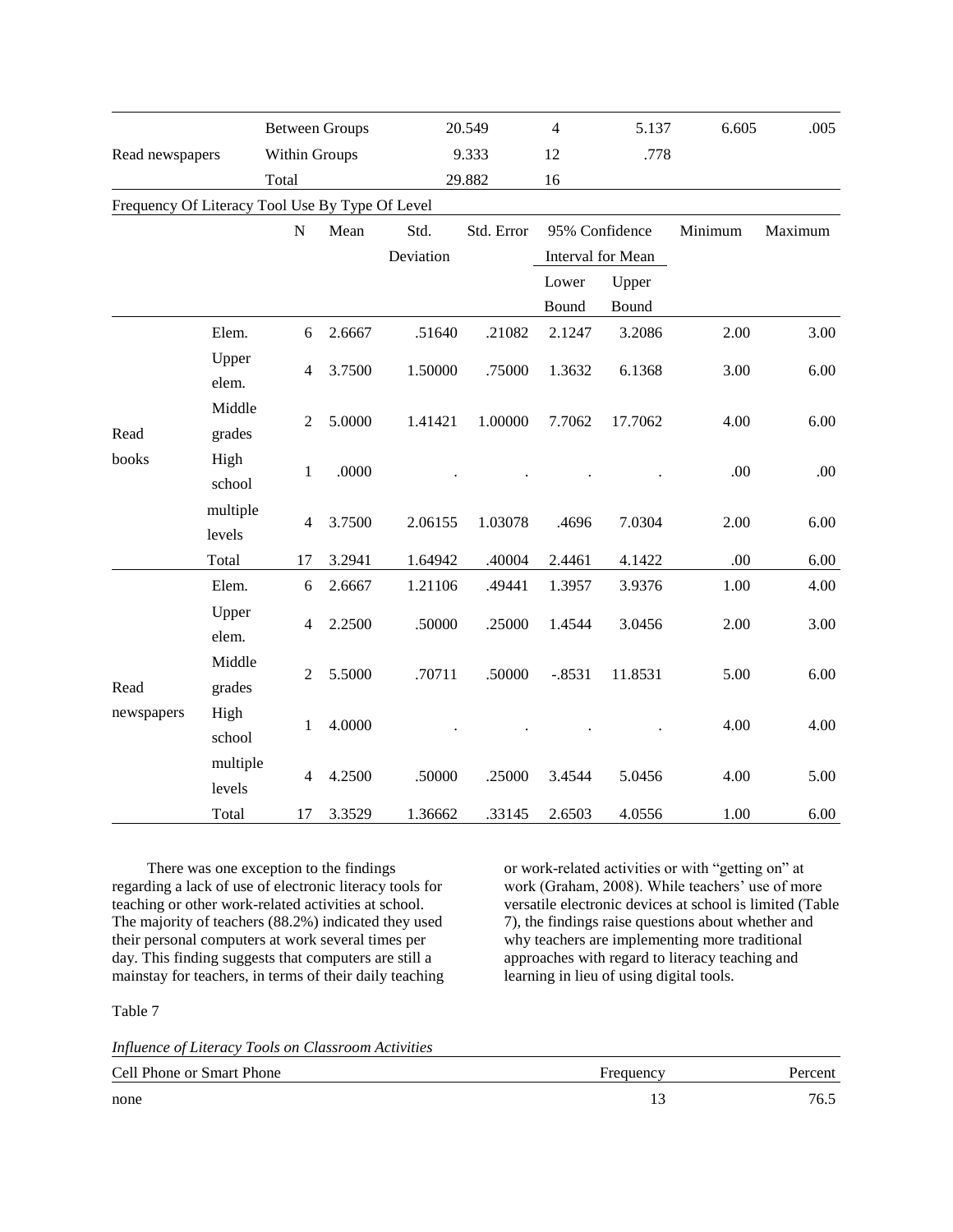| several times per day       | $\overline{c}$ | 11.8    |
|-----------------------------|----------------|---------|
| several times per week      |                | 5.9     |
| once per month              | 1              | 5.9     |
| Total                       | 17             | 100.0   |
| Personal Computer or Laptop | Frequency      | Percent |
| none                        | $\mathbf{I}$   | 5.9     |
| several times per day       | 15             | 88.2    |
| once per month              | 1              | 5.9     |
| Total                       | 17             | 100.0   |
| Nook or Kindle              | Frequency      | Percent |
| none                        | 12             | 70.6    |
| several times per day       | 1              | 5.9     |
| several times per week      | 2              | 11.8    |
| once per month              | $\overline{c}$ | 11.8    |

| I-pad or Other Personal Use Device | Frequency      | Percent |
|------------------------------------|----------------|---------|
| none                               | 9              | 52.9    |
| several times per day              | 4              | 23.5    |
| several times per week             |                | 5.9     |
| once per month                     | $\overline{2}$ | 11.8    |
| Total                              | 16             | 94.1    |
| Missing                            |                | 5.9     |
| Total                              | 17             | 100.0   |

 $\text{Total}$  17 100.0

| I-pod, MP3, or Other Personal Music Player | Frequency | Percent |
|--------------------------------------------|-----------|---------|
| none                                       | 8         | 47.1    |
| once per day                               |           | 5.9     |
| several times per day                      |           | 5.9     |
| once per week                              | ∍         | 11.8    |
| once per month                             |           | 29.4    |
| Total                                      | 17        | 100.0   |

# **Conclusions**

The data from this study yield three very important conclusions. First, we can conclude that the rural teachers in our study preferred reading and using print sources at home and at school more than any other literacy tool. Although, the participants in

this study reported using various literacy tools quite frequently at home, they still, by and large, preferred engaging with books and newspapers more often than engaging with other literacy tools. Similarly, teachers within the 26-30 year-old age range especially preferred using magazines and newspapers for teaching over those in other age categories. This print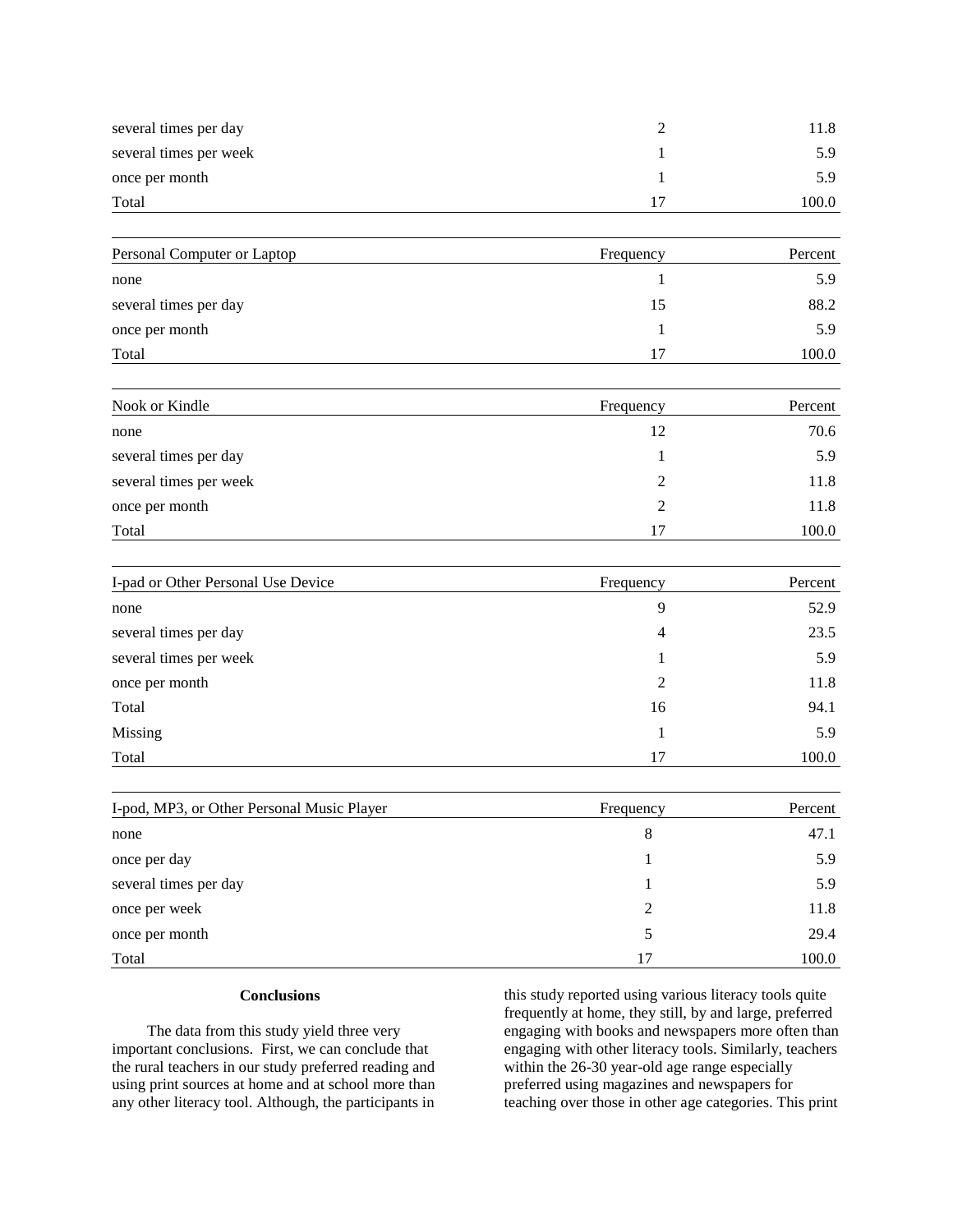source tendency increased as the grade level(s) taught also increased. Our survey questions did not pose questions related to why these preferences were made. Therefore, it is difficult to provide a conclusive rationale behind these preferences. However, it is probable that these teachers (based on their age) that may have made these choices based on comfort levels since they reported having access to a variety of different literacy tools and devices, both at home and at school. Perhaps, if these teachers spent more time engaging with traditional texts than many of the other literacy tools, as a result, these preferences would continue throughout their adult years.

The second conclusion that can be drawn from this is that having access to computers and other electronic devices does not directly influence teachers' integration of technology into their literacy teaching, learning, and assessment practices. While the participants in this study had access to computers in nearly all of their classrooms, they tended to use computers primarily for non-instructional functions. This finding directly contrasts with scholarship on digital literacies in classrooms in two ways. First, it refutes the idea that rural schools do not have access to the tools of digital literacies, and second, it contests the notion that teachers who have access to digital literacy tools will automatically integrate this technology into their classroom practices. Research has established that there is a gap in teachers' understandings about how to make effective use of digital literacies, especially the social aspects of media use in learning (Kellinger, 2012). If teachers do not understand how using electronic devices will fit into the existing literacy curriculum as it is implemented in their classrooms, and if they are unwilling to or are uninformed about how to shift to a more social approach to learning, they may resist bringing in new tools for teaching and learning into classroom literacy activities (Kervin, Verenikina, Jones & Beath, 2013). Further study is called for

investigating these and other teachers' reluctance toward using computers and other digital literacy tools in their classrooms beyond basic functions and purposes.

The final conclusion that can be drawn from the data from this study relates  $21<sup>st</sup>$  century technologies. While a significant number of the rural educators in the study reported using  $21<sup>st</sup>$  century technologies, such as smart phones, computers, and Nooks/Kindles, on a regular basis outside of the classroom, they did not utilize this technology on a regular basis inside of the classroom. The survey questions did not probe why these teachers made such choices. However, it is probable the lack of professional development in this area is one rational behind this choice. Further study into the connections between teachers in and out of school literacies and the decisions they make for literacy instruction is warranted.

While this investigation resulted in significant findings regarding the participants' home and school literacy practices, the study had three significant limitations. First, this study involved only one rural school district. Future research on this topic might involve a more comprehensive study of teachers across school districts in a particular region, nationally or even internationally to provide greater insight into how different rural contexts shape the participants' responses. Second, this study involved single-survey data. Future research on this topic might involve qualitative methods such as interviews and observations to provide a richer and deeper understanding how various literacy tools are being used in and out of the classroom. Finally, this study examined a snapshot of teachers' literacy practices at one particular moment in time. A follow-up study on this topic might examine teachers' literacy practices over a period of several years. This would provide valuable insight into how home and school literacy practices might or might not change over time, along with insight into possible factors that might shape these practices.

#### **References**

Alvermann, D.E. (2002). Effective literacy instruction for adolescents. *Journal of Literacy Research 34*(2), 189-208.

- Bomer, R., & Maloch, B. (2012). Diverse local literacies and stardardizing policies. *Language Arts, 90*(1), 44-50.
- Burnett, C. (2011). Pre-service teachers' digital literacy practices: exploring contingency in identity and digital literacy in and out of educational contexts. *Language & Education: An International Journal*, *25*(5), 433-449.
- Buckingham, D. (2013). *Media education: Literacy, learning and contemporary culture*. Cambridge, MA :Polity Press.
- Buckingham, D. (2006). Is there a digital generation? In D. Buckingham & R. Willett (Eds.), *Digital generations: Children, young people, and new media* (pp. 1-13). Stoke, England: Lawrence Erlbaum Associates.
- Compton-Lilly, C., Rogers, R., & Lewis, T. (2012). Analyzing epistemological considerations related to diversity: An integrative critical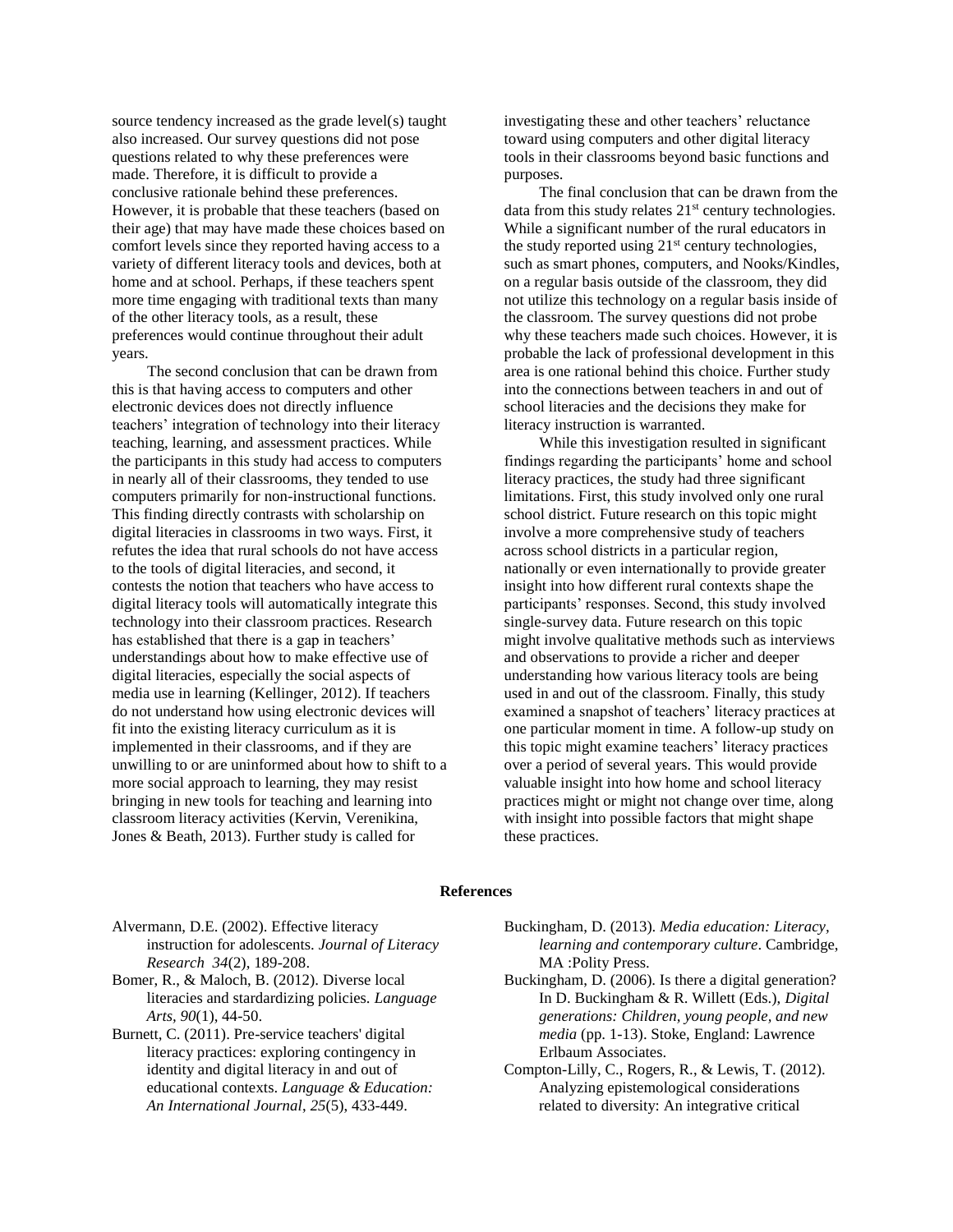literature review of family literacy scholarship. *Reading Research Quarterly, 47*(1), 33-60.

- Conrad, N. K., Gong, Y., & Sipp, L. (2004). Using text talk as a gateway to culturally responsive teaching. *Early Childhood Education Journal, 31*(3), 187-192.
- Cope, B. & Kalantzis, M. (Eds.). (1993). *The powers of literacy: A genre approach to the teaching of writing*. London: Falmer Press.
- Crawford, P. A., & Zygouris-Coe, V. (2006). All in the family: Connecting home and school with family literacy. *Early Childhood Education Journal, 33*(4), 261-267.
- Draper, R.J. (2002). Every teacher a literacy teacher? An analysis of the literacy-related messages in secondary methods textbooks. *Journal of Literacy Research, 34*(3), 357–384.
- Draper, R. J., Smith, L. K., Hall, K. M., & Siebert, D. D. (2005). What's more important—literacy or content? Confronting the literacy-content dualism. *Action in Teacher Education, 27*(2), 12-21.
- Edmondson, J. (2001). Prairie town: Rural life and literacies. *Research in Rural Education, 17*(1), 3-11.
- Finders, M. (1997). *Just girls: Hidden literacies and life in junior high.* New York: Teachers College Press.
- Finn, P.J., (2009), *Literacy with an attitude: Educating working-class children in their own self-interest (2nd ed.).* Albany. NY: State University of New York Press
- Gaitan, C. (2012). Culture, literacy, and power in family–community–school–relationships. *Theory into Practice, 51*(4), 305-311.
- Gainer, J. (2012). Critical thinking: Foundational for digital literacies and democracy. *Journal of Adolescent & Adult Literacy, 56*(1), 14-17.
- Gay, G. (2010). *Culturally responsive teaching: Theory, research, and practice* (2nd ed.). New York: Teachers College Press.
- Gee, J.P. (1996). *Sociolinguistics and literacies: Ideologies in Discourses* (2nd ed.). London: Taylor and Francis.
- Gollnick, D. M., & Chinn, P. C. (2012). *Multicultural education in a pluralistic society* (9<sup>th</sup> ed.). Upper Saddle River, NJ: Pearson.
- Graham, L. (2008). Teachers are digikids too: The digital histories and digital lives of young teachers in English primary schools. *Literacy, 42*(1), 10–18.
- Gutiérrez, K. D. (2008). Developing a sociocritical literacy in the third space. *Reading Research Quarterly, 43*(2), 148-164.
- Haddix, M. (2011). African American boys writing beyond school walls. In D. Alvermann & K.

Hinchman (Eds.), *Reconceptualizing the literacies in adolescents' lives: Bridging the everyday/academic divide* (3rd ed., pp. 112– 131). New York: Routledge.

- Hall, L.A., Johnson, A., Juzwik, M.M., Wortham, S.F., & Mosley, M. (2010). Teacher identity in the context of literacy teaching: Three explorations of classroom positioning and interaction in secondary schools. *Teaching & Teacher Education, 26*(2), 234-243.
- Hall, L.A. (2012). Rewriting identities: Creating spaces for students and teachers to challenge the norms of what it means to be a reader in school. *Journal of Adolescent and Adult Literacy, 55*(5), 368–373
- Hickey, D. A. (2011). Reading Moby-Dick in a participatory culture: Organizing assessment for engagement in a new media era. *Journal of Educational Computing Research*, *45*(2), 247- 263.
- Hull, G. & Schultz, K. (2001). Literacy and learning out of school: A review of theory and research. *Review of Educational Research*, *71*(4), 575- 611.
- Hurd, E. (2010). Confessions of belonging: My emotional journey as a medical translator. *Qualitative Inquiry 16*(10), 783-791.
- Hurd, E. (2012a). A framework for understanding multicultural identities: An investigation of a middle level student's French-Canadian Honduran-American (Mestizo) Identity. *Middle Grades Research Journal, 7*(2), 111-127.
- Hurd, E. (2012b). The reflexivity of pain and privilege. *International Journal of Critical Pedagogy, 4*(1), 36-46. Available: http://libjournal.uncg.edu/ojs/index. php/ijcp/article/view/151
- Hurd, E. (2013). Lessons learned: A case of one teacher's common planning time experience. In S. B. Mertens, V. A. Anfara, Jr., M. Caskey, & N. Flowers (Eds.), *Common Planning Time in Middle Level Schools: Research Studies From the MLER SIG's National Project* (pp. 149- 168). Charlotte, NC: Information Age Publishing.
- Jansen, H. (2010). The logic of qualitative survey research and its position in the field of social research methods. *Forum: Qualitative social research 11*(2), 1-21.
- Johnson, H., Watson, P. A., Delahunty, T., McSwiggen, P., & Smith, T. (2011). What it is they do: Differentiating knowledge and literacy practices across content disciplines. *Journal of Adolescent & Adult Literacy*, *55*(2), 100-109.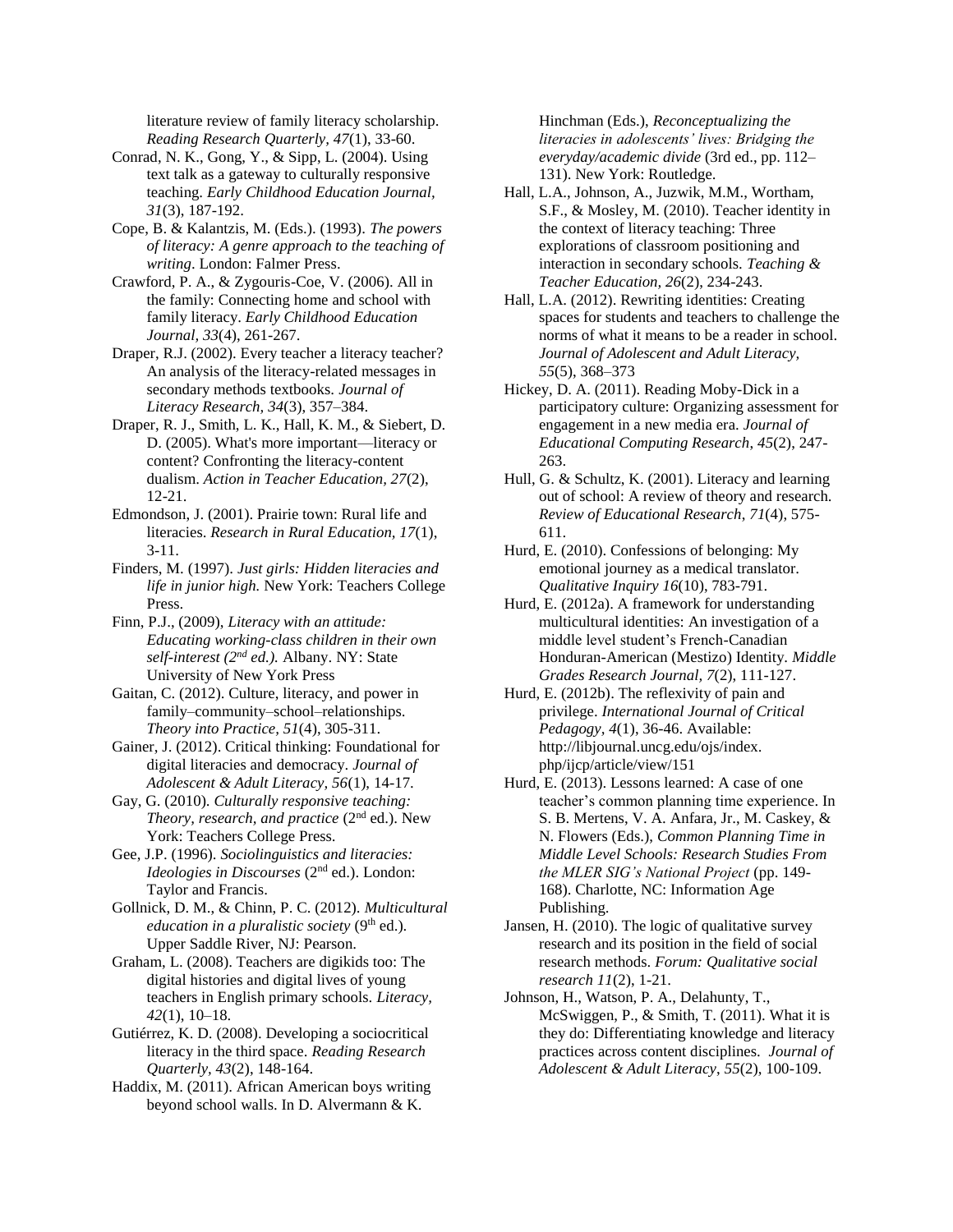Kellinger, J. (2012). The flipside: Concerns about the "new literacies" paths educators might take. *Educational Forum*, *76*(4), 524-536.

Kesler, T. (2011). Teachers' texts in culturally responsive teaching. *Language Arts*, *88*(6), 419- 428.

Kervin, L., Verenikina, I., Jones, P., & Beath, O. (2013). Investigating synergies between literacy, technology and classroom practice. *Australian Journal of Language & Literacy, 36*(3), 135-147.

Knoester, M. (2009). Inquiry into urban adolescent independent reading habits: Can Gee's theory of discourse provide insight. *Journal of Adolescent and Adult Literacy*, *52*(8), 676-685.

Larson, J. & Marsh, J. (2010). *Making literacy real: Theories and practices for learning and teaching.* Los Angeles: Sage.

Lee, C. & Smagorinsky, P. (Eds.). (2000). *Vygotskian perspectives on literacy research : Constructing meaning through collaborative inquiry*. Cambridge, UK: Cambridge University Press.

Lin,T., Li, J., Deng, F., & Lee, L. (2013). Understanding new media literacy: An explorative theoretical framework. *Journal of Educational Technology & Society, 16*(4), 160- 170.

Lycke, K.L. (2009). Reading and writing teenage mothering: Reconceptualizing literacy practices with and for their children. In L. MacGillivray (Ed.) *Literacy in times of crisis: Practices and perspectives.* New York: Routledge.

Ma'ayan, H. (2012). *Reading girls: The lives and literacies of adolescents*. New York: Teachers College Press.

MacGillivray, L., & Curwen, M. (2007). Tagging as a social literacy practice. *Journal of Adolescent and Adult Literacy*, *50*(5), 354-369.

Mahar, D. (2003). Bringing the outside in: One teacher's ride on the anime highway. *Language Arts*, *81*(2), 110-117.

Mantzicopoulos, P., Patrick, H., & Samarapungavan, A. (2013). Science literacy in school and home contexts: *Kindergarteners' science achievement and motivation. cognition & instruction, 31*(1), 62-119.

Marsh, J., & Thompson, P. (2001). Parental involvement in literacy development using media texts. *Journal of Research in Reading 24*(3), 266–278.

Moje, E. B., Ciechanowski, K. M., Kramer, K., Ellis, L., Carrillo, R., & Collazo, T. (2004). Working toward third space in content area literacy: An examination of everyday funds of knowledge and Discourse. *Reading Research Quarterly, 39*(1), 38-70.

Moje, E., Luke, A., Davies, B., & Street, B. (2009). Literacy and identity: Examining the metaphors in history and contemporary research. *Reading Research Quarterly, 44*(4), 415-437.

Moll, L. C., Amanti, C., Neff, D., & Gonzalez, N. (1992). Funds of knowledge for teaching: Using a qualitative approach to connect homes and classrooms. *Theory into Practice, 31*(2), 132- 141.

Morrow, L., & Young, J. (1997). A family literacy program connecting school and home: Effects on attitude, motivation, and literacy achievement. *Journal of Educational Psychology*, *89*(4)*,* 736-742.

National Center for Educational Statistics (May, 2013). *The condition of education: The status of rural education*. Retrieved December 12, 2013, from http://nces.ed.gov/programs/coe/indicator\_tla.as

p Pearson, P.D., Barr, R., Kamil, M. L., & Mosenthal, P. (Eds.). (2002). *Handbook of reading research*. Mahwah, N.J.: Lawrence Erlbaum.

Roberts, J., Jergens, J., & Burchinal, M. (2005). The role of home literacy practices in preschool children's language and emergent literacy skills. *Journal of Speech, Language, and Hearing Research, 48*(2), 345–359.

Schafft, K.A. & Jackson, A.Y. (2010). *Rural education for the twenty-first century: Identity, place, and community in a globalizing world.* University Park, PA: The Pennsylvania State University Press.

Seglem, R.L. & Lycke, K.L. (2013). Expanding the definitions of text and literacy in the secondary content areas: Content pedagogy as literacy practice. In J. Keengwe, G.Onchwari, and D. Hucks (Eds.), *Literacy enrichment and technology integration in pre-service teacher education.* (pp. 202-219). Hershey, PA: IGI Global.

Siebert, D., & Draper, R.J. (2008). Why content-area literacy messages do not speak to mathematics teachers: A critical content analysis. *Literacy Research and Instruction, 47*(4), 229–245.

Skerrett, A. (2011). Borderzones in adolescents' literacy practices: Connecting out-of-school literacies to the reading curriculum. *Urban Education*, *46*(6), 1256-1279.

Street, B. (Ed.). (1993). *Cross-cultural approaches to literacy.* London: Cambridge University Press.

Turner, J. D. (2007). Beyond cultural awareness: Prospective teachers' visions of culturally responsive literacy teaching. *Action in Teacher Education, 29*(3), 12-24.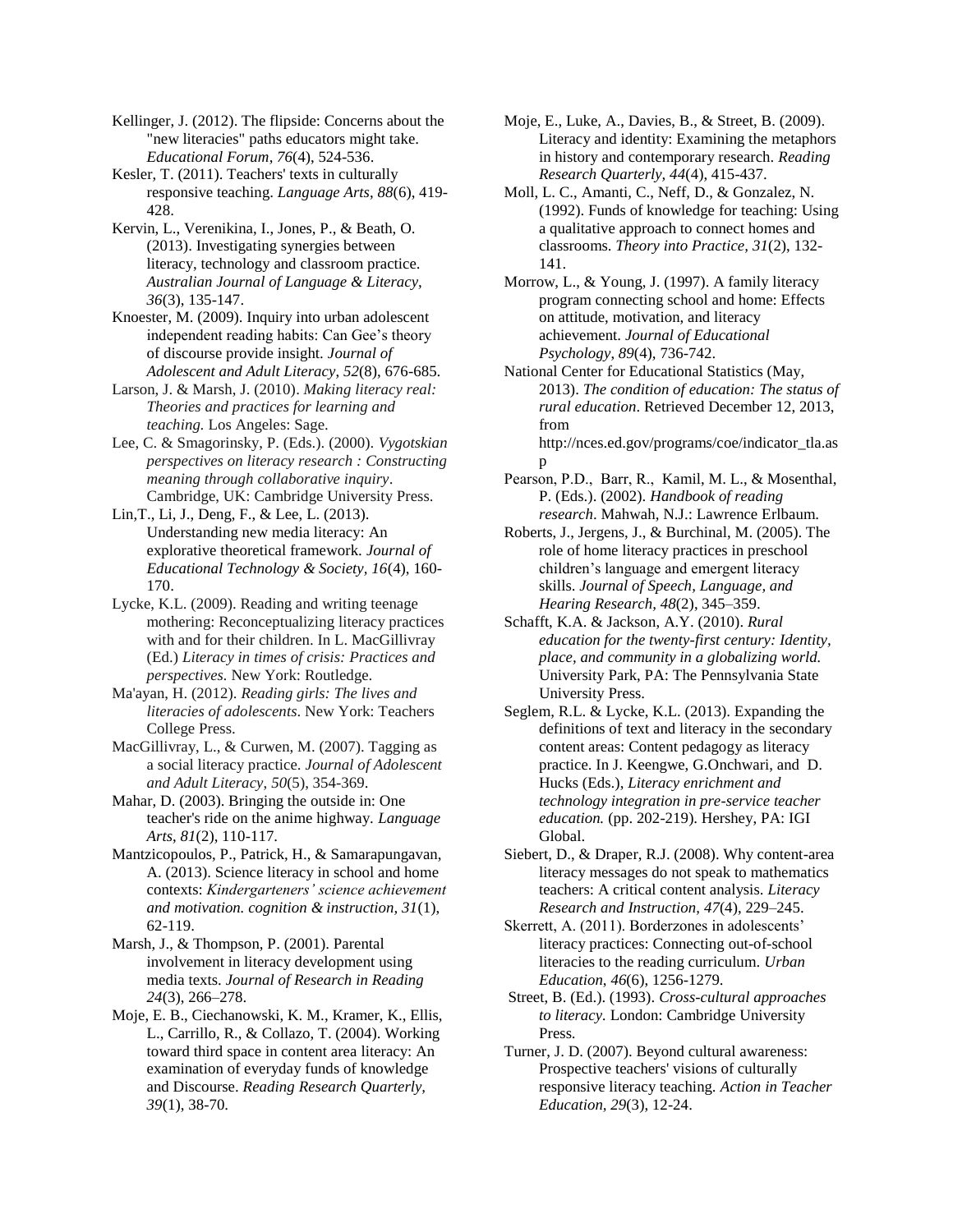- Wortham, S. (2003). Curriculum as a resource for the development of social identity. *Sociology of Education, 76*(3), 228-246.
- Ziegler, M. F., & Davis, D. C. (2008). Rural adult literacy in a community context: From the

margin to the mainstream. *New Directions for Adult & Continuing Education*, *2008*(117), 25- 35.